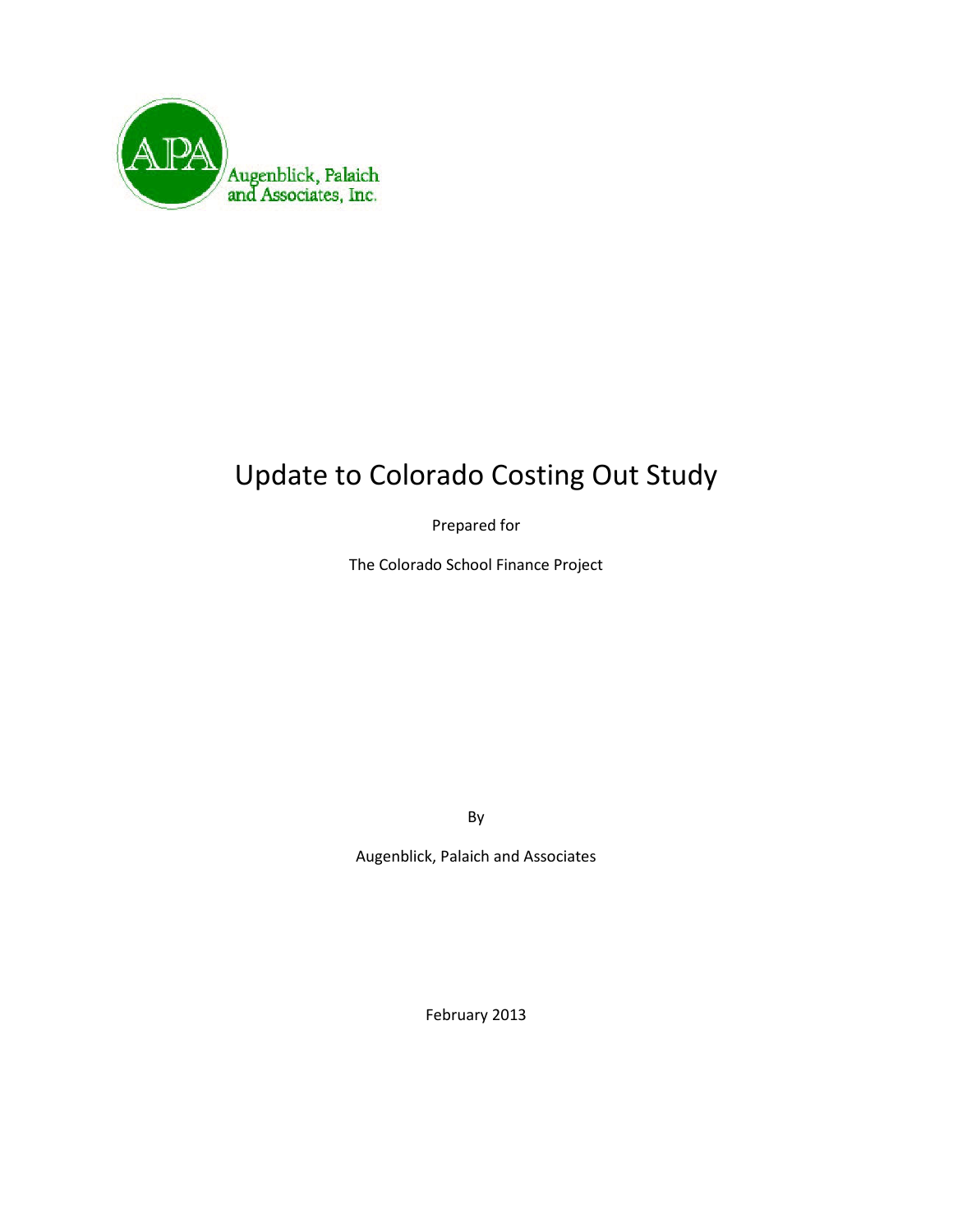# **Contents**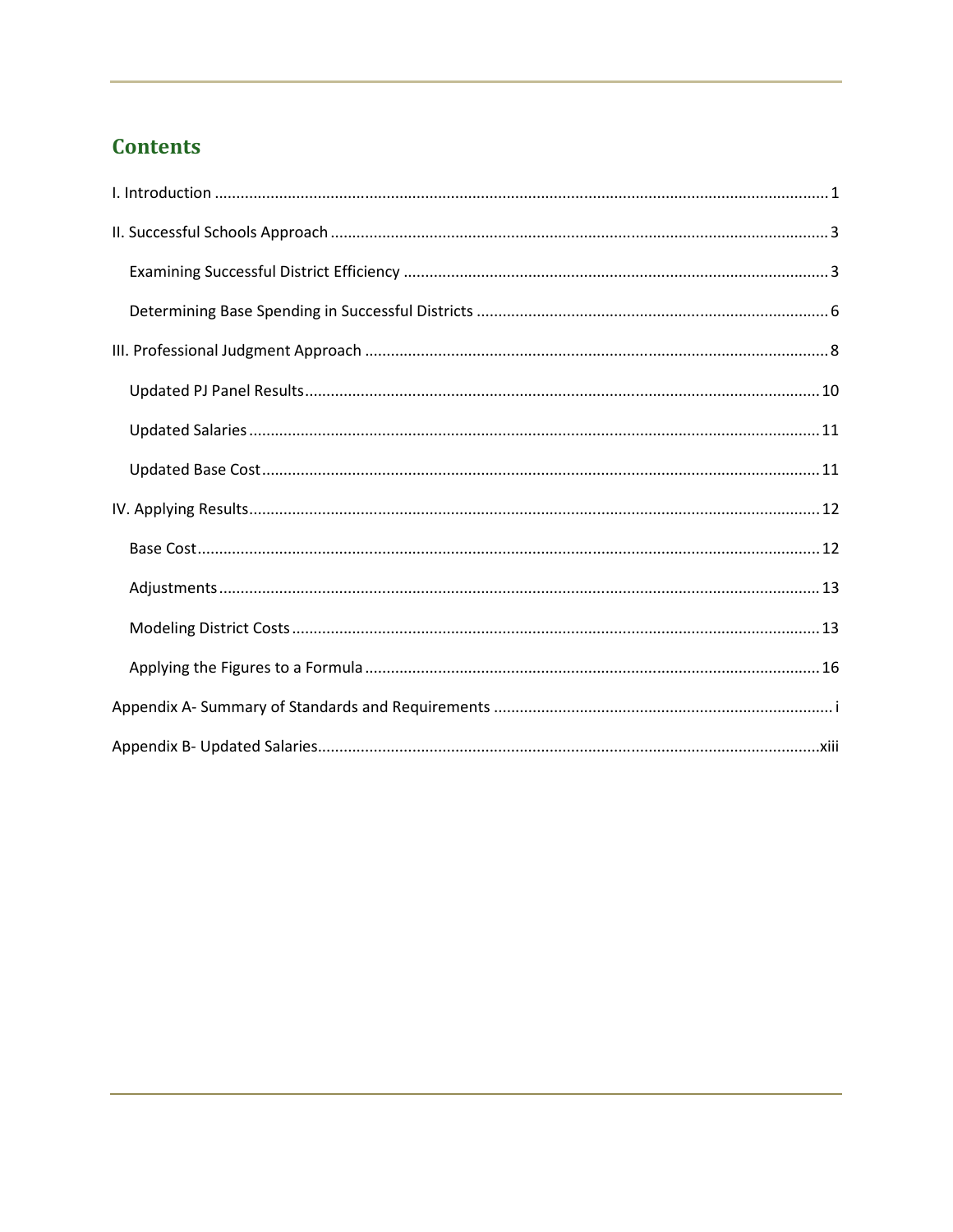# **I. Introduction**

In March 2011, Augenblick, Palaich and Associates (APA) released the report "Costing Out the Resources Needed to Meet Colorado Education Standards and Requirements." The report was prepared for Children's Voices and identified the resources needed in Colorado for school districts to be able to meet all state education standards and requirements. Resource levels were identified through the utilization of two well respected costing-out approaches, the Professional Judgment (PJ) and Successful School District (SSD) approaches; a full description of each of the approaches can be found in the 2011 report. Utilizing the two approaches, APA identified the resources needed for each school district in Colorado to meet state standards and requirements by calculating the base cost expenditure level needed for a student with no special needs in a district with no special circumstances and then the adjustments needed for students with special needs and districts in special circumstances.

All figures identified in the first report were for the 2008-09 school year, the most recent year for which expenditure data were available at the time. The two approaches really examined two different levels of resource need. The SSD approach focused on districts that had been identified by the state as Accredited with Distinction. That is, the districts that were doing the best in the state in comparison to all other districts. Those districts were not meeting all state standards and requirements and, in fact, had not had the chance to implement a number of policy changes that were on the horizon. APA identified the base cost spending of the districts identified as accredited with distinction using the SSD approach. The PJ approach allowed APA to bring together Colorado educators to identify the resources needed to allow school districts to meet *all* of the state's standards and requirements, including allowing all students to be proficient on state assessments. From the PJ approach, APA identified the base cost needed to meet all standards and requirements and the adjustments needed for students with special needs and districts in special circumstances. The base cost figures from the 2011 study were an SSD base cost of \$6,051 and a PJ base cost of \$7,738. The adjustments identified by the study needed for each district included a cost-of-living adjustment, district size adjustment, and special needs student adjustments as shown below for specific district sizes.

| <b>District</b><br><b>Size</b> | <b>Size</b><br><b>Adjustment</b> | <b>At-Risk</b><br>Weight | <b>ELL</b><br>Weight | G/T<br>Weight | <b>SpEd</b><br>Mild<br>Weight | <b>SpEd</b><br><b>Moderate</b><br>Weight | <b>SpEd</b><br><b>Severe</b><br>Weight |
|--------------------------------|----------------------------------|--------------------------|----------------------|---------------|-------------------------------|------------------------------------------|----------------------------------------|
| 156                            | 2.269                            | 0.35                     | 0.564                | 0.300         | 1.24                          | 2.37                                     | 6.96                                   |
| 495                            | 1.411                            | 0.35                     | 0.564                | 0.300         | 1.08                          | 2.15                                     | 6.61                                   |
| 1,790                          | 1.144                            | 0.35                     | 0.470                | 0.250         | 0.93                          | 1.93                                     | 5.20                                   |
| 5,050                          | 1.097                            | 0.35                     | 0.470                | 0.250         | 0.82                          | 1.77                                     | 5.20                                   |
| 13,275                         | 1.042                            | 0.35                     | 0.470                | 0.250         | 0.73                          | 1.69                                     | 5.20                                   |
| 43,865                         | 1.000                            | 0.35                     | 0.470                | 0.250         | 0.73                          | 1.69                                     | 5.20                                   |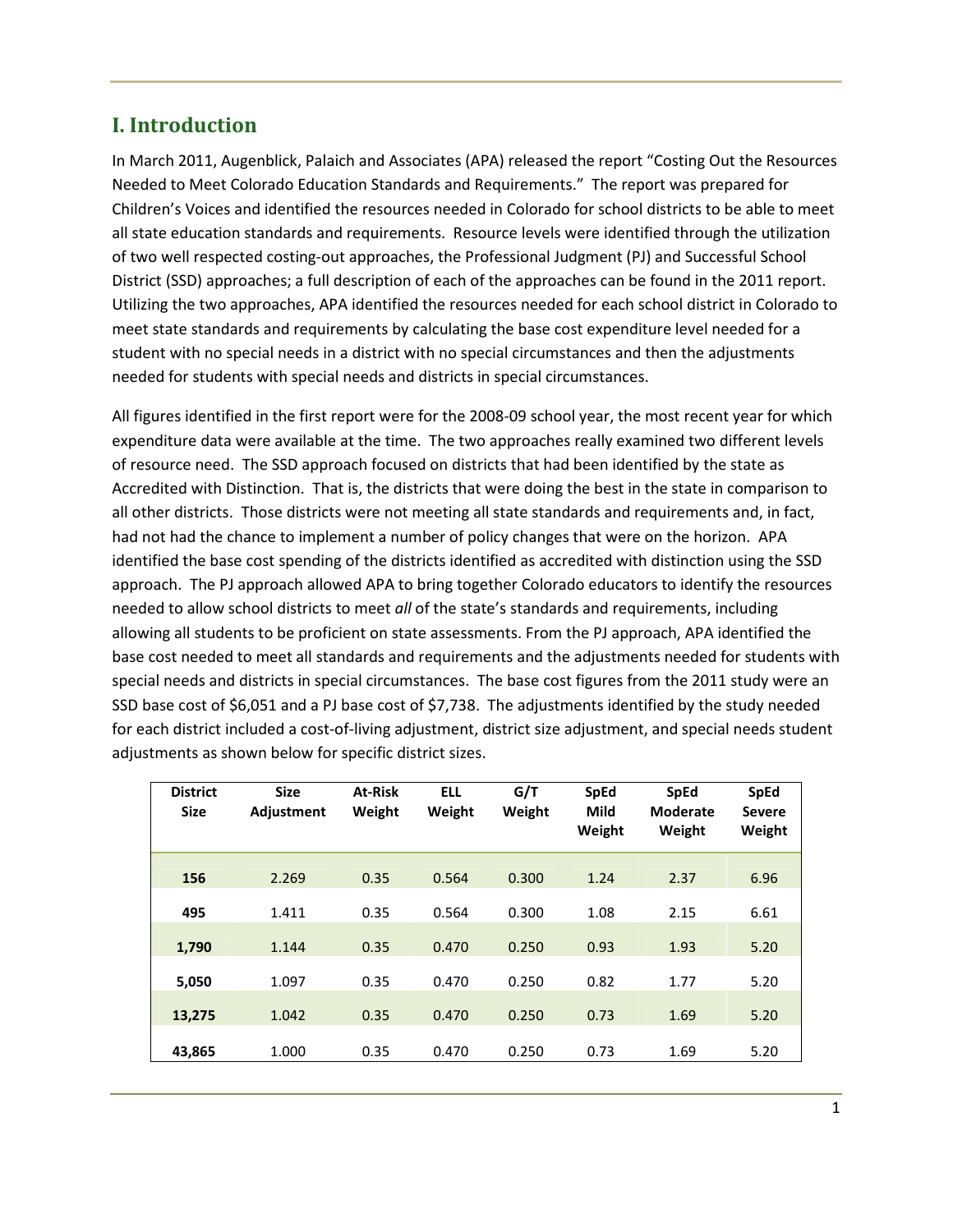Starting in the fall of 2012, APA began work for the Colorado School Finance Project to update the 2011 costing out work. The update allowed us to accomplish a number of things including:

- Update the base cost and weight figures to a more recent fiscal year, in this case the 2010-11 school year;
- Examine the spending of the districts identified by the state for the 2010-11 school year as being accredited with distinction;
- Get a better understanding of the resources needed to accomplish the most recent standards and requirements of districts; and
- Look at the difference between the needed resource levels and the current resources available to districts as state funding has been reduced.

To accomplish these goals APA fully redid the SSD approach to capture the spending for the 2010-11 school year of those districts identified as Accredited with Distinction in that year. APA did not think it was necessary to undertake a completely new PJ approach. The update focused on standards and requirements that were either new since the completion of the previous costing out study or for which a better understanding of the resource requirements had been gained since that study. This included:

- Passage of the READ Act to replace CBLA
- Increased clarity around assessments- including method of administration (online) and additions of assessments in 11th grade, social studies (administered once at each school levelelementary, middle and high school) and early numeracy in grades K-3
- Increased clarity around SB191 from pilot districts, model templates and defined process.
- Changes in Accountability, specifically related to Turnaround schools
- Changes to NCLB specifically the granting of the state waiver

The update did not include readdressing the adjustments for special needs students or district circumstances. Neither study looked at capital, transportation, or food service.

The remainder of the report describes the implementation of each of the approaches and then describes how the results can be used to estimate the resource needs of the school districts in the state.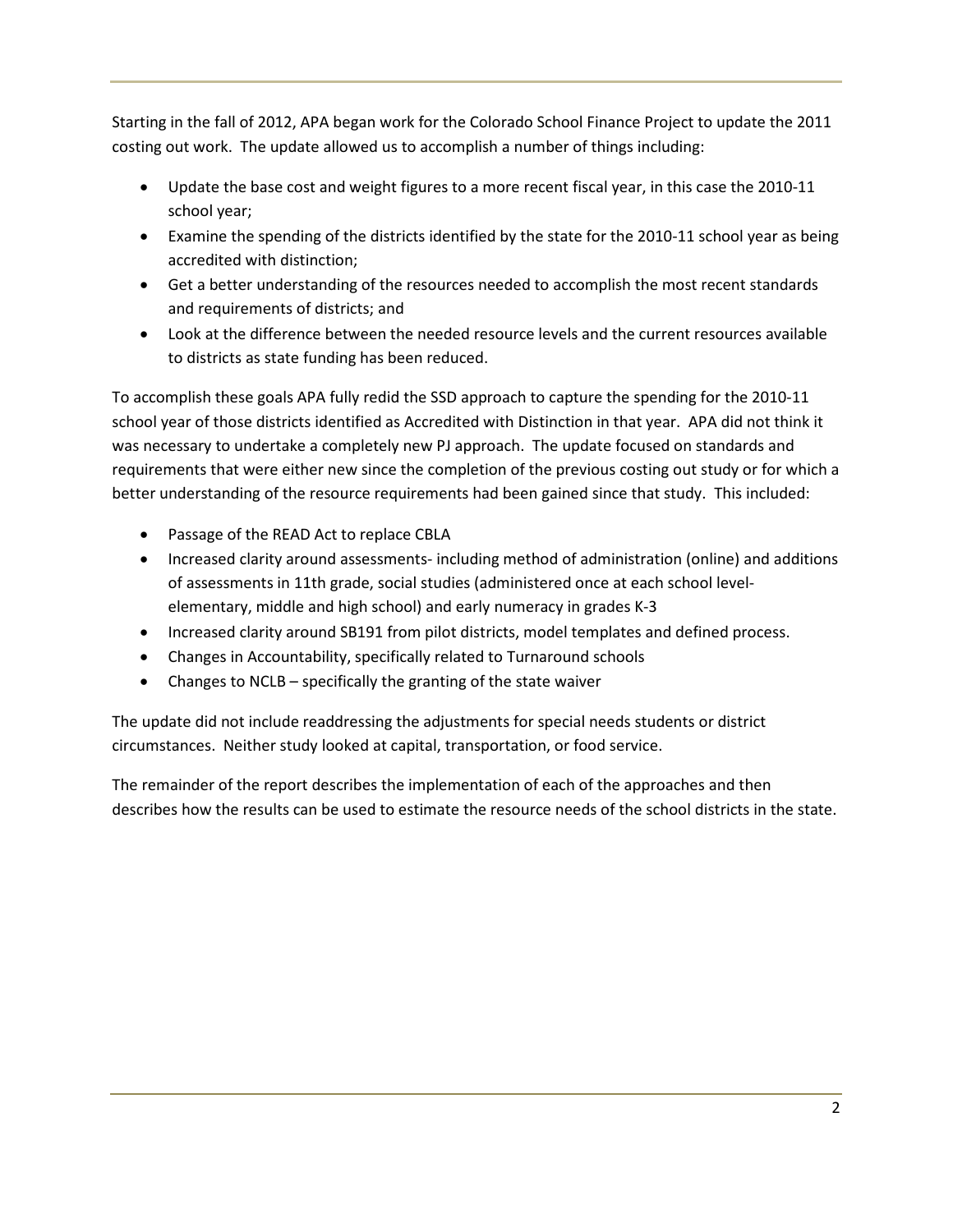# **II. Successful Schools Approach**

The successful school district (SSD) approach examines the spending in those school districts already considered to be high performers in terms of their student results on statewide standardized tests. The approach therefore has the inherent advantage of focusing its analysis on those districts that have found ways to successfully educate most students to meet more, but not necessarily all, performance expectations.

The original study focused on the districts accredited with distinction, under what was then a new accreditation system, for the 2009-10 school year. Since the accreditation system incorporates many aspects of success and places a high emphasis on student performance, APA chose to use districts identified as Accredited with Distinction as the "successful" districts for the study. For this update APA was able to examine the 2010-11 spending for the districts identified as Accredited with Distinction for the 2010-11 school year. Eighteen school districts were identified in that year, including:

Academy School District 20 Agate School District 300 Aspen School District 1 Buffalo School District RE-4 Cheyenne Mountain School District 12 Dolores School District RE-4A Frenchman School District RE-3 Hinsdale County School District RE-1 Kiowa County School District C-2 Lewis-Palmer School District 38 Littleton Public Schools 6 Moffat School District 2 North Park School District R-1 **Ouray School District R-1** Plateau School District RE-5 Ridgway School District R-2 Steamboat Springs School District RE-2 Telluride School District R-1

### *Examining Successful District Efficiency*

There are several options to analyze the spending of the 18 districts identified as successful using the process described above. The most basic approach is to examine the base per-student spending for each district, excluding spending for any students with special needs. Such an approach, however, does not allow for more detailed district comparisons including those associated with spending efficiency. Such an efficiency analysis can help identify those districts that not only outperform others in the state academically, but also those that do so without utilizing significantly higher resources than their other successful peers.

APA took this more comprehensive approach to reviewing successful district spending. In particular, APA used expenditure, staffing data, and student membership data available on the Colorado Department of Education (CDE) website for the 2010-11 school year to examine successful district resource efficiency in three key areas:

- 1. Instruction: Measured by the numbers of teachers per 1,000 students.
- 2. Administration: Measured by the number of administrators per 1,000 students.
- 3. Maintenance and operations (M&O): Measured by overall M&O spending per student.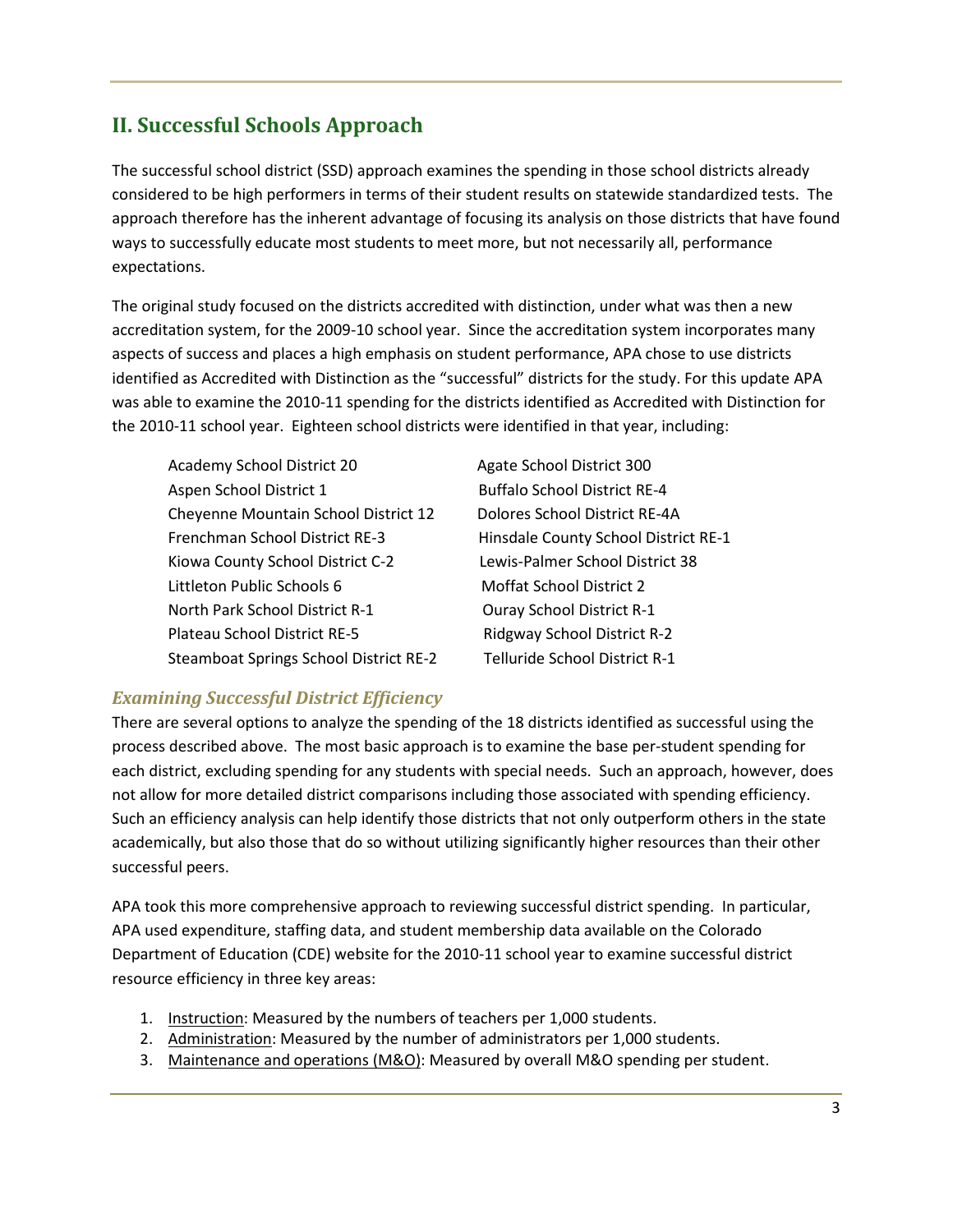In each of these three areas, APA conducted a separate analysis designed to compare the 18 districts with each other. Comparisons were not made to other school districts in the state because the focus of our research, and the priority of this portion of the costing out study, is on understanding the spending associated only with those districts that are deemed "successful."

For both instruction and administration, APA measured district resource efficiency using a "weighted" student enrollment count. This means that district enrollment numbers were adjusted to reflect the cost implications of having higher numbers of students with special needs. Such students can require significant extra resources to serve effectively, and APA did not wish to identify any of the successful districts as being less efficient simply because they had higher numbers of teachers or administrators that were related to the higher needs of their students. Using membership data for each of the 18 districts, APA applied the following special need student weights to reflect the relative cost of serving students:

- 1.1 for special education students
- .75 for English language learners (ELL)
- .4 for at-risk (the proxy used is the number of students enrolled in the federal free and reduced price lunch program).

These weights were estimated by looking at a variety of studies APA has conducted in other states across the country regarding the added costs needed to educate students to meet state and federal performance standards. For each of the 18 districts, the special need student populations were multiplied by the above weights to generate a new, higher, weighted enrollment number. The number of teachers (for instruction) and administrators (for administration) were then divided by this number to generate weighted numbers of teachers and administrators per 1,000 students.<sup>1</sup> APA did not conduct this weighting analysis for maintenance and operations (M&O)spending because such spending is not typically considered to be directly related to student academic performance. In particular, districts that spend more on M&O would not ordinarily do so in response to the presence of higher numbers of special need students.

Once the weighted enrollment numbers were determined for each of the 18 districts, APA applied a statistical analysis to identify those successful districts that appear to be more efficient resource users than their peers. For each of the three spending categories (instruction, administration, and M&O<sup>2</sup>) APA used a 1.5 standard deviation above the average to identify and eliminate the highest resourced districts and a 2.0 standard deviation below the average to identify and eliminate the lowest ones. One standard deviation on either side of the average typically includes two-thirds of all cases when values are distributed normally. The more lenient standard was used to eliminate low spending districts because the main point of the exercise was to identify efficient districts. Including a measure to exclude potentially extreme low spenders, however, is still important in order to eliminate any data outliers

<u>.</u>

 $<sup>1</sup>$  APA used staffing data from the Colorado Department of Education website.</sup>

 $2$  The M&O spending had been adjusted for cost-of-living and size factor differences prior to being used in the efficiency screens.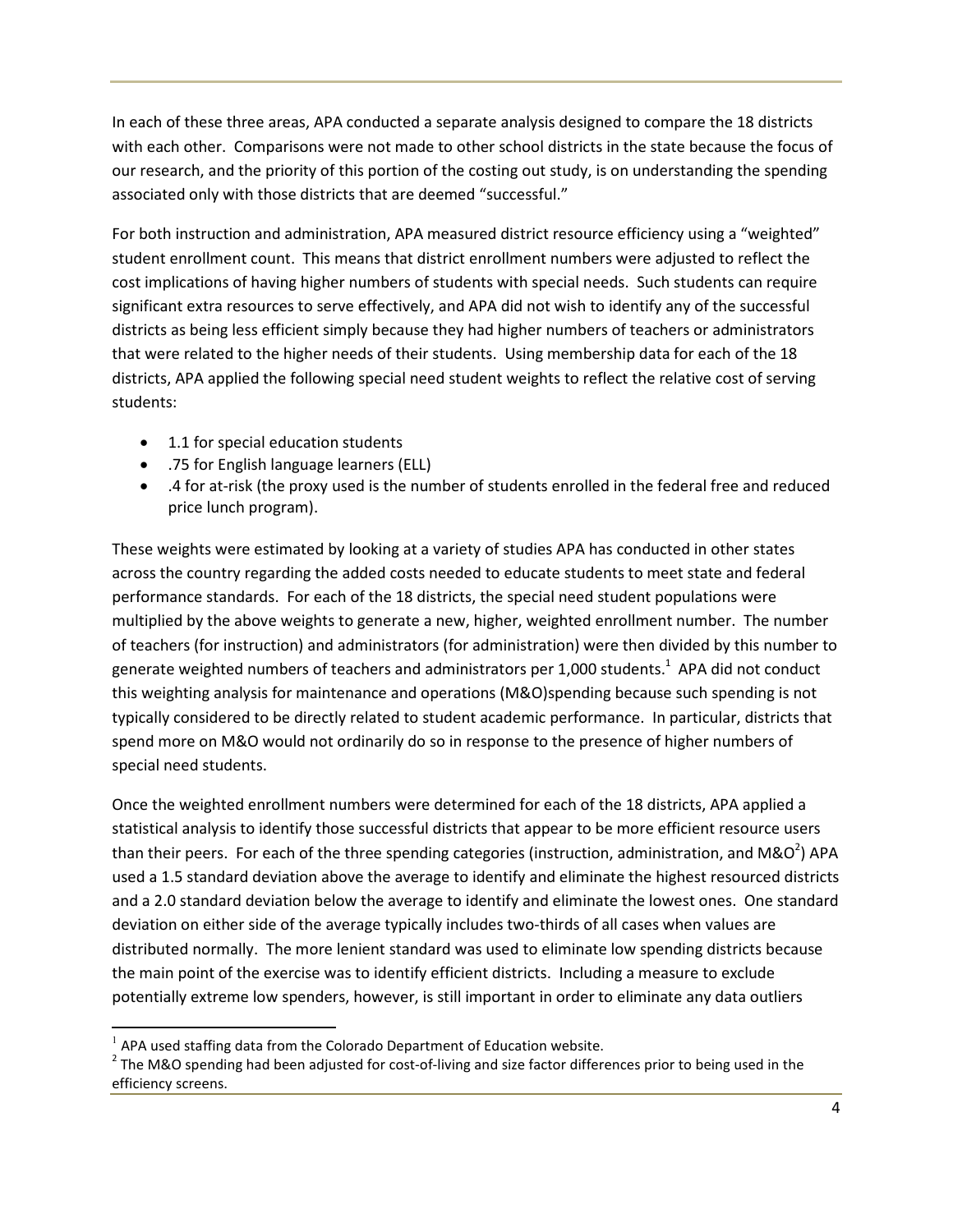where resources and spending may be extremely low for reasons unknown to APA but which might be unrelated to efficiency.

In each of the three spending categories APA conducted a separate analysis of the 18 districts, identifying only those that remained after the standard deviations were applied. From these APA calculated the overall, per-student spending average in each category. The following table shows the districts included in each of the three categories once the efficiency screens were applied.

| <b>INSTRUCTION</b><br><b>ADMINISTRATION</b> |                             | <b>OPERATIONS AND</b><br><b>MAINTENANCE</b> |
|---------------------------------------------|-----------------------------|---------------------------------------------|
| <b>ACADEMY 20</b>                           | <b>ACADEMY 20</b>           | <b>ACADEMY 20</b>                           |
| ASPEN 1                                     | ASPEN 1                     | AGATE 300                                   |
| <b>BUFFALO RE-4J</b>                        | <b>BUFFALO RE-4J</b>        | ASPEN 1                                     |
| <b>CHEYENNE MOUNTAIN 12</b>                 | <b>CHEYENNE MOUNTAIN 12</b> | <b>BUFFALO RE-4J</b>                        |
| DOLORES RE-4A                               | DOLORES RE-4A               | <b>CHEYENNE MOUNTAIN 12</b>                 |
| <b>FRENCHMAN RE-3</b>                       | <b>FRENCHMAN RE-3</b>       | <b>DOLORES RE-4A</b>                        |
| HINSDALE COUNTY RE 1                        | KIOWA C-2                   | <b>FRENCHMAN RE-3</b>                       |
| KIOWA C-2                                   | LEWIS-PALMER 38             | HINSDALE COUNTY RE 1                        |
| LEWIS-PALMER 38                             | LITTLETON 6                 | KIOWA C-2                                   |
| LITTLETON 6                                 | <b>MOFFAT 2</b>             | LEWIS-PALMER 38                             |
| MOFFAT 2                                    | <b>NORTH PARK R-1</b>       | LITTLETON 6                                 |
| <b>NORTH PARK R-1</b>                       | <b>OURAY R-1</b>            | <b>NORTH PARK R-1</b>                       |
| <b>OURAY R-1</b>                            | <b>PLATEAU RE-5</b>         | <b>OURAY R-1</b>                            |
| <b>PLATEAU RE-5</b>                         | RIDGWAY R-2                 | <b>PLATEAU RE-5</b>                         |
| <b>RIDGWAY R-2</b>                          | STEAMBOAT SPRINGS RE-2      | <b>RIDGWAY R-2</b>                          |
| STEAMBOAT SPRINGS RE-2                      | <b>TELLURIDE R-1</b>        | STEAMBOAT SPRINGS RE-2                      |
| <b>TELLURIDE R-1</b>                        |                             | <b>TELLURIDE R-1</b>                        |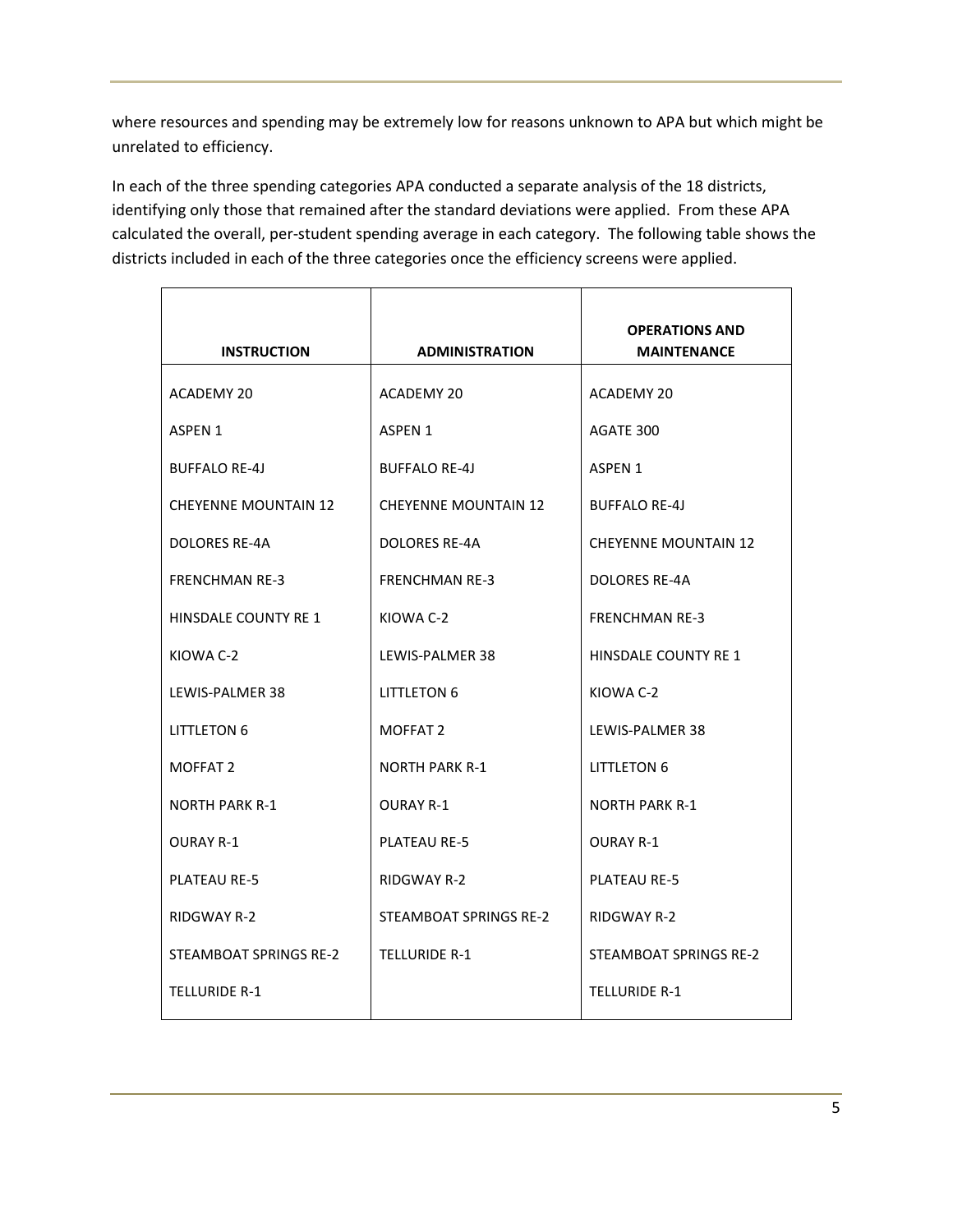As the table shows, the results of the efficiency screens removed one district each in instruction and maintenance and operations and two districts in administration. For each of the three spending categories, the districts listed that passed the efficiency screen were used to determine base spending levels as described below.

### *Determining Base Spending in Successful Districts*

As mentioned earlier, the goal of the SSD analysis is to determine base spending levels for successful districts. Such basic spending represents only those dollars allocated to educate students in districts without special circumstances or students with no special needs. In order to accurately examine these expenditures in Colorado, APA also had to take into account funding to the eighteen districts that are in place due to specific, cost-related district characteristics.

APA used information from CDE's funding simulation for the 2010-11 school year to adjust expenditures for additional district funding related to both cost of living (COL) and school district size. In the case of both adjustments, Colorado currently runs a finance system that gives every district in the state a positive adjustment for both COL and district size. The adjustments are only made to total program funding, so amounts for override and categorical funding were not included when the COL and district size adjustments were taken into account. In 2010-11, Colorado was utilizing the state budget stabilization factor, which reduced the amount of additional total program funding generated by the factors for each district. To account for this, APA first used the full adjustments for the COL and size adjustments and then readjusted them to take into account the reduction in factor funding from the state budget stabilization factor.

Once the additional funding for COL and district size had been removed from actual expenditures, the administration and maintenance and operations figures were ready to be used. Additional adjustments, however, still needed to be made to the instructional expenditures to ensure that spending for special needs students was not included in the data supplied by the Department.

In particular, the Department's data enabled APA to directly remove spending for special education students, but did not provide adequate data for excluding spending for at-risk or English Language Learners. To account for this, APA drew upon its own studies conducted in states across the country to determine the average added dollar amounts that districts currently tend to spend on at-risk and English Language Learners.

From these studies, APA determined a weight of .25 for at-risk or ELL students. This weight was applied to each district's at-risk and English Language Learner enrollment numbers to reduce the overall level of spending to a base spending amount. The weight is lower than the .75 ELL and .4 at-risk weights identified above because it reflects only what districts might be spending now on such students and does not take into account whether the added spending is sufficient for such students to achieve a specific performance standard.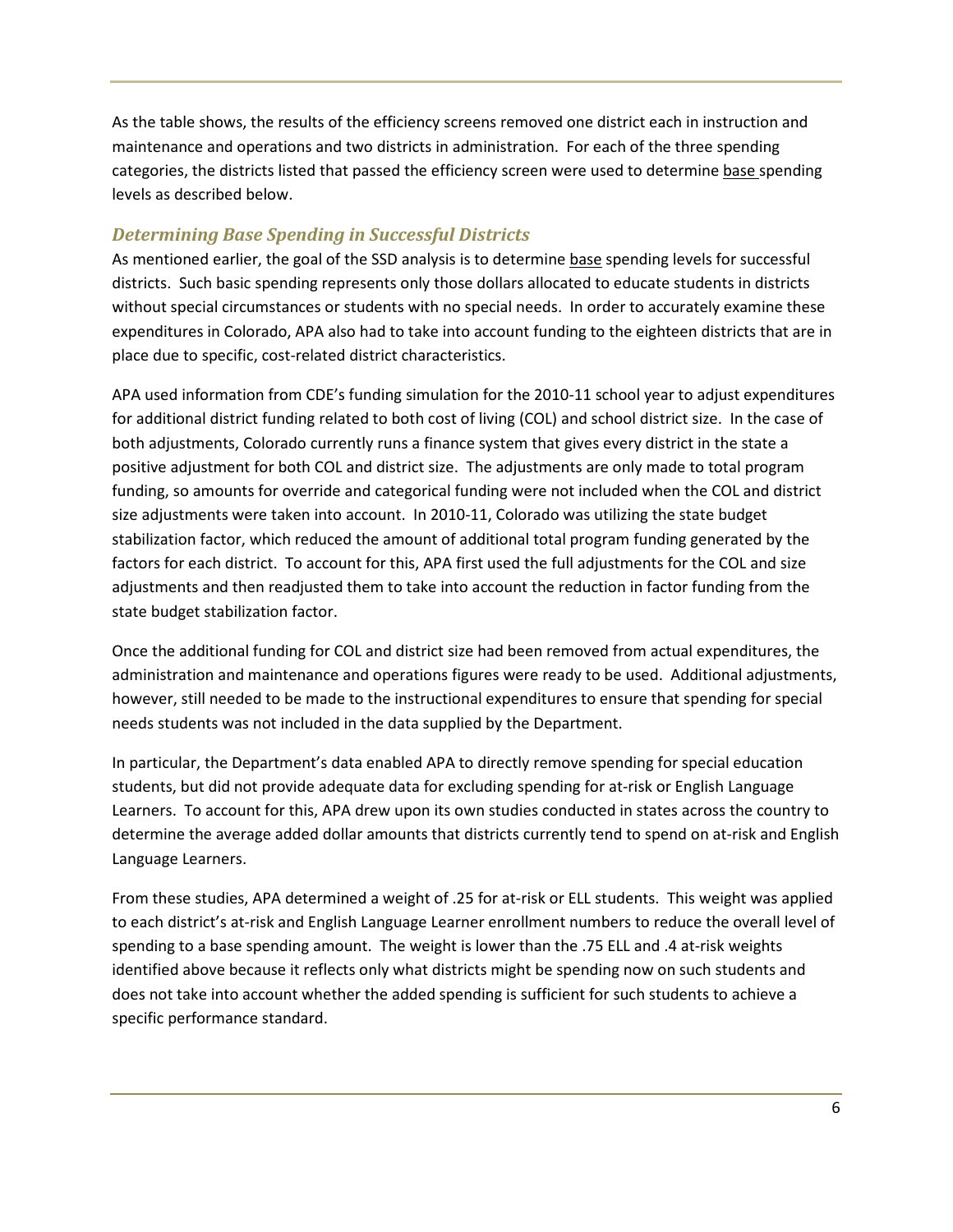Once the basic, per-student spending levels were determined for those successful districts that passed the efficiency screens, an overall average was generated. The resulting per-student averages in each of the three spending categories were:

- 1) Instruction \$5,155
- 2) Administration \$812 and
- 3) Maintenance and Operations \$852.

Added together, these figures generate an SSD base cost of \$6,819.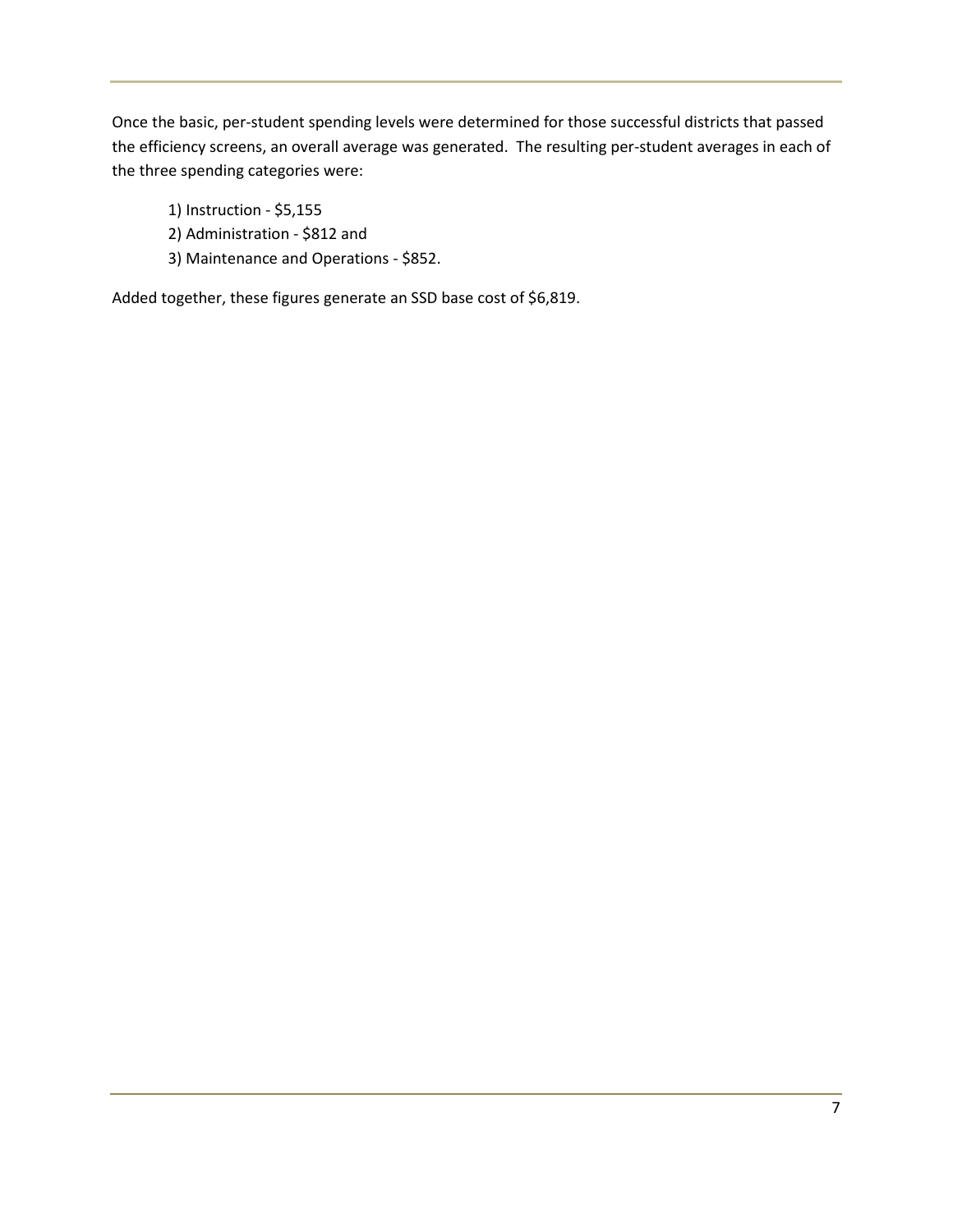# **III. Professional Judgment Approach**

The professional judgment (PJ) approach relies on the assumption that experienced educators can specify the resources representative schools and districts need in order to meet state standards and requirements, and that the costs of such resources can be determined based on a set of prices specific to those resources. The resources are identified for representative schools and districts of different size. The original costing out study examined the resources needed for six representative districts ranging from very small to very large. Identified resources were divided into two groups:

- 1. Those associated with a "base cost" that applies to all students; and
- 2. Those associated with students who have special needs and district with special circumstances.

The original PJ work focused on adjustments for students with special needs that included:

- Those in special education programs (for which students require individual education plans [IEPs]);
- Those with language difficulties (who we refer to as English language learners [ELL students]);
- Those who are at risk of failing in school; and
- Those who are identified as gifted.

<u>.</u>

The work also identified the base cost should vary due to school district size. The additional costs of serving students with such special needs were expressed through student "weights" relative to the base  $\cot^3$  The ability to identify resources for such special needs students distinguishes the professional judgment approach from the successful school approach; this is because the successful school approach only allows for an examination of base, per-student costs.

For a complete review of the PJ approach undertaken in the original study, including: (1) the development of representative schools and districts; (2) the integration of the evidence-based approach; and (3) the full professional judgment panel procedure, please refer to the initial report.

APA did not think it was necessary to undertake a completely new PJ approach in our 2012 update. Instead, the update focused on standards and requirements that were either new since the completion

 $3$  Pupil weights are factors used to express the added cost of serving students with special needs. Every student, regardless of special needs, is counted as a 1.00 student. In order to determine the base cost for a district, the number of students enrolled in the district is multiplied by 1.00 and that product is then multiplied by the base cost figure. If the *added* cost of serving a student with a special need were determined to be 60 percent of the base cost, then the weight applied to such a student would be .60 (for a total weight of 1.60). Additional weighting might be applied to all students in a district to account for certain district characteristics (such as size) that can impact per student costs.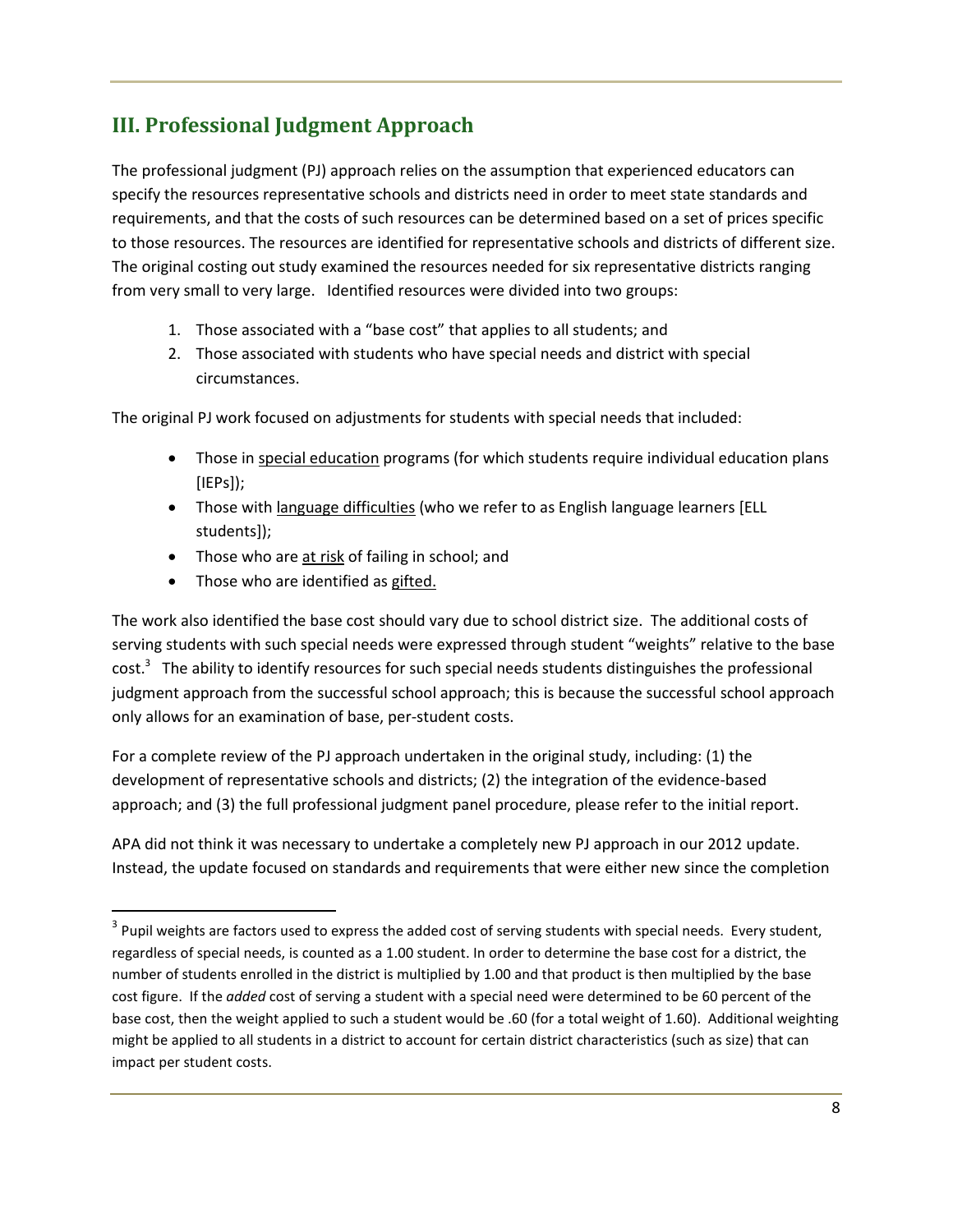of the previous costing out study or where we believed a better understanding of the resource requirements had been gained since that study. This included:

- Passage of the READ Act to replace the Colorado Basic Literacy Act (CBLA);
- Increased clarity around assessments- including method of administration (online) and additions of assessments in 11th grade, social studies (administered once at each school levelelementary, middle and high school) and early numeracy in grades K-3;
- Increased clarity around SB191 from pilot districts, the development of model templates and a defined process;
- Changes in Accountability, specifically related to Turnaround schools; and
- Changes to NCLB specifically the granting of the state waiver.

The update did not include readdressing the adjustments for special needs students or district circumstances. Neither study looked at capital, transportation or food service.

To conduct the update, APA convened four topic-specific professional judgment panels over two days: (1) one on the impact of the READ Act; (2) one on the increased understanding of SB191; (3) one on accountability and turnaround; and (4) a final review panel, that considered the work of the other three update panels and addressed assessments. Panelists that were invited were identified as having specific knowledge of the requirements. This included participants from the SB191 pilot districts and those districts involved in turnaround programs.

Panelists were provided the same summary of Colorado state standards and requirements as the first panel, with some noted clarifications and additions in these topic-areas (see Appendix A). Panels were also limited to reviewing the resources, including personnel time and non-personnel costs, identified in first study specifically related to these topics areas and did not start from scratch. The previously identified resources were considered to be valid unless the new panels had specific information that led to a needed change.

APA also shared a list of the key resources identified as part of the original work that included:

- Higher teacher salaries;
- Small class sizes: on average, 15:1 in K-3, and 25:1 in all other grades (same figures from evidence-based work), with lower class sizes in the smallest districts due to their size;
- An increased focus on educator effectiveness, including increased embedded professional development and instructional coaching for teachers and administrative personnel to conduct ongoing evaluations and provide instructional leadership;
- Additional counselors at the high school level to support the development of Individualized Career and Academic Plans and ensure that students are on track to be postsecondary and workforce ready upon graduation;
- Additional staff to support special needs students-Special Education, at-risk, ELL, gifted- such as specialized teachers, interventionists, psychologists, social workers and family liaisons;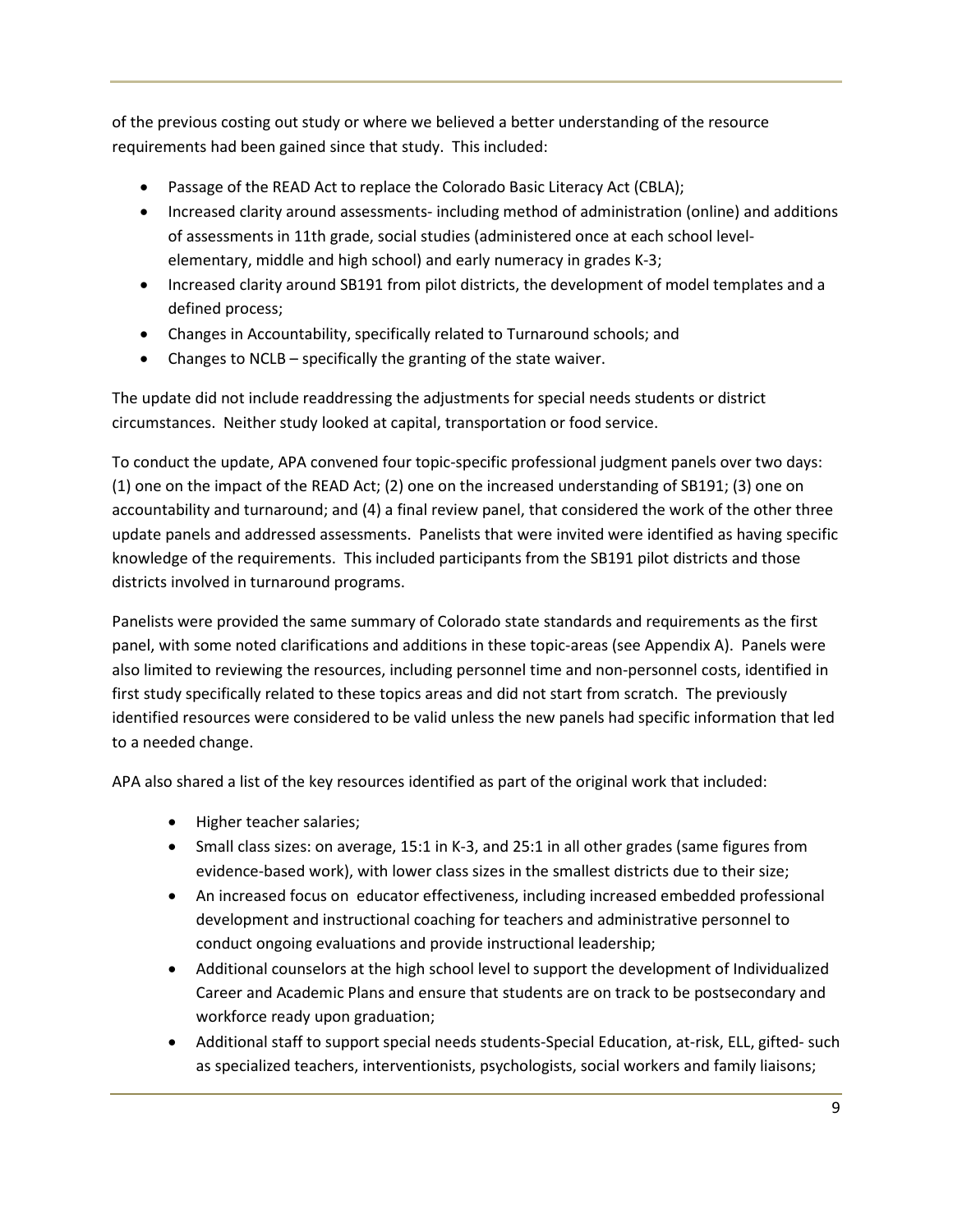- An extended school day for struggling students and an extended school year (10 days) for almost all students;
- A wide range of additional learning opportunities, including virtual, distance and online learning, and concurrent enrollment (onsite and at nearby postsecondary campuses);
- A technology environment to ensure that students acquire the  $21<sup>st</sup>$  Century skills that the state expects of them;
- Full day kindergarten; and
- Preschool for all at-risk three and four year olds.

Following the professional judgment panels, APA made any identified adjustments to the resources from the first study, then "re-costed out" the resources using updated salaries from 2010-11.

# *Updated PJ Panel Results*

As noted previously, the PJ panels only addressed changes related to standards and requirements that were either new since the completion of the previous costing out study or where we believed there was a better understanding of the resource requirements. As a result, there were only a few key resource needs identified through the update process that were not included in the original work; primarily, these resources were related to SB191 which was not fully understood in the original work. The update panels identified the following areas of resource need:

- 1. School administration staffing to conduct teacher evaluations as required by SB191 at a ratio of 15:1 teacher-to-administrator;
- 2. Additional instructional coaching for teachers as a result of SB191; and
- 3. School-level data management and assessment coordination as a result of SB191, accountability and assessment system changes; this was a 0.5 FTE in schools under 500, and 1.0 FTE in schools over 500.

In general, the panels felt that the resources identified in the original work were otherwise sufficient to address the impact of READ Act, SB191, assessments, accountability and turnaround, the state's recent NCLB waiver.

The participants in the turnaround panel discussed additional resource implications for Turnaround districts, but APA did not believe these resources were appropriate to include in the base cost for all schools, so no resource revisions were made as a result.

The review panel indicated that there could be technology implications due to online assessments, but that there was still not enough clarity at this time about what the hardware requirements would be in order to estimate the associated resources.

Finally, it was discussed in more than one panel that preschool should be available for all 4 year olds, and not just at-risk students. This recommendation will be explored in the statewide cost modeling.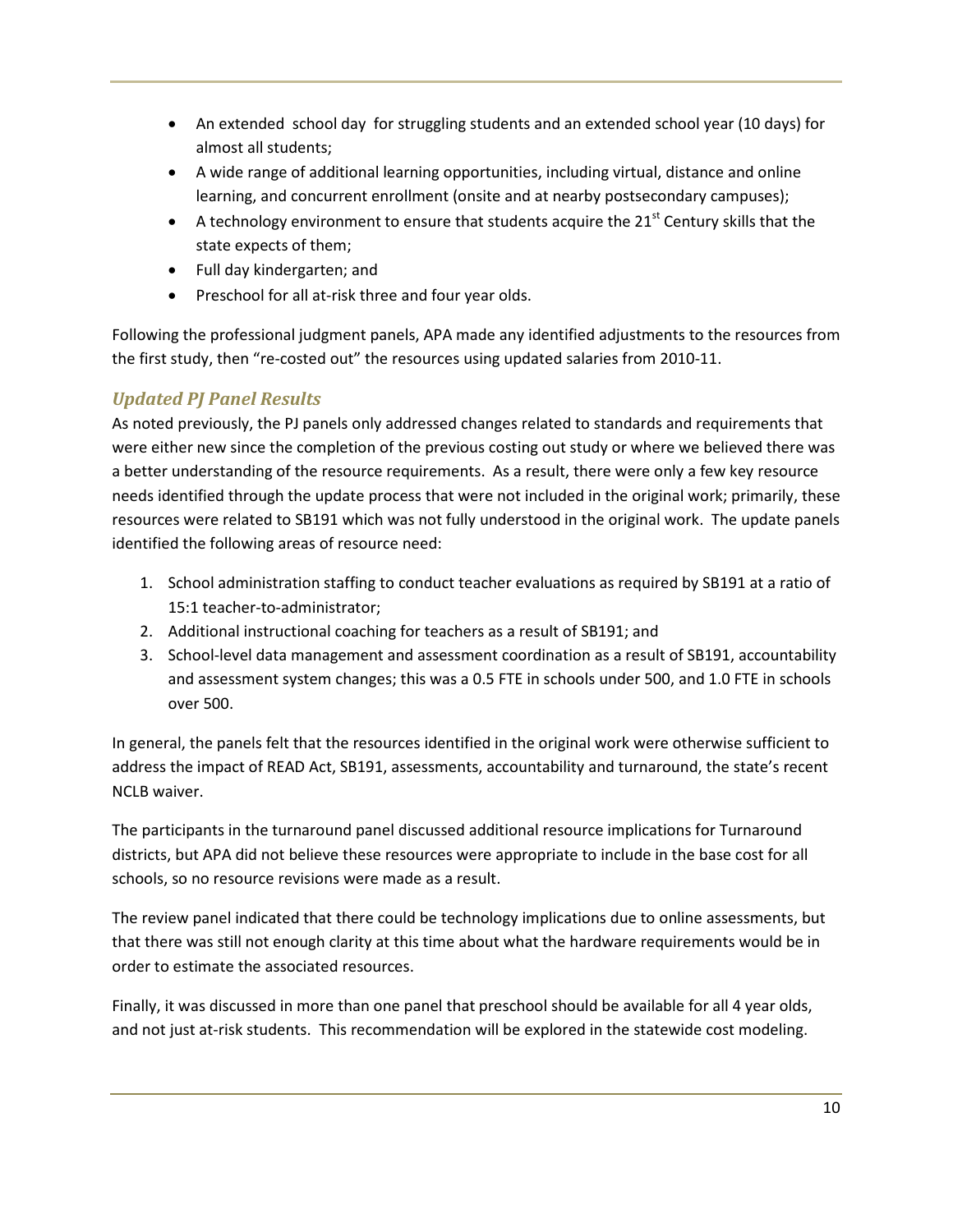## *Updated Salaries*

APA used 2010-11 statewide average salaries to do the updated PJ costing out. In many instances, including for teachers, the average salary went down since the original work (please see Appendix B for an updated list of average salaries used).

Using the comparison of Colorado teaching salaries to neighboring states from the original work, APA applied the identified 10 percent salary adjustment to professional instructional staff in order to make Colorado salaries comparable to, and competitive with, the average salaries of other states. APA also maintained the benefit rate of 34 percent from the original work.

# *Updated Base Cost*

After the noted resource adjustments and the application of 2010-11 salaries, the updated PJ base cost is \$9,357. *Note this base cost will need to be reduced to account for embedded cost of living variations to get to an unadjusted base cost that can be compared to the SSD base cost and the final base cost figures from the 2011 report.*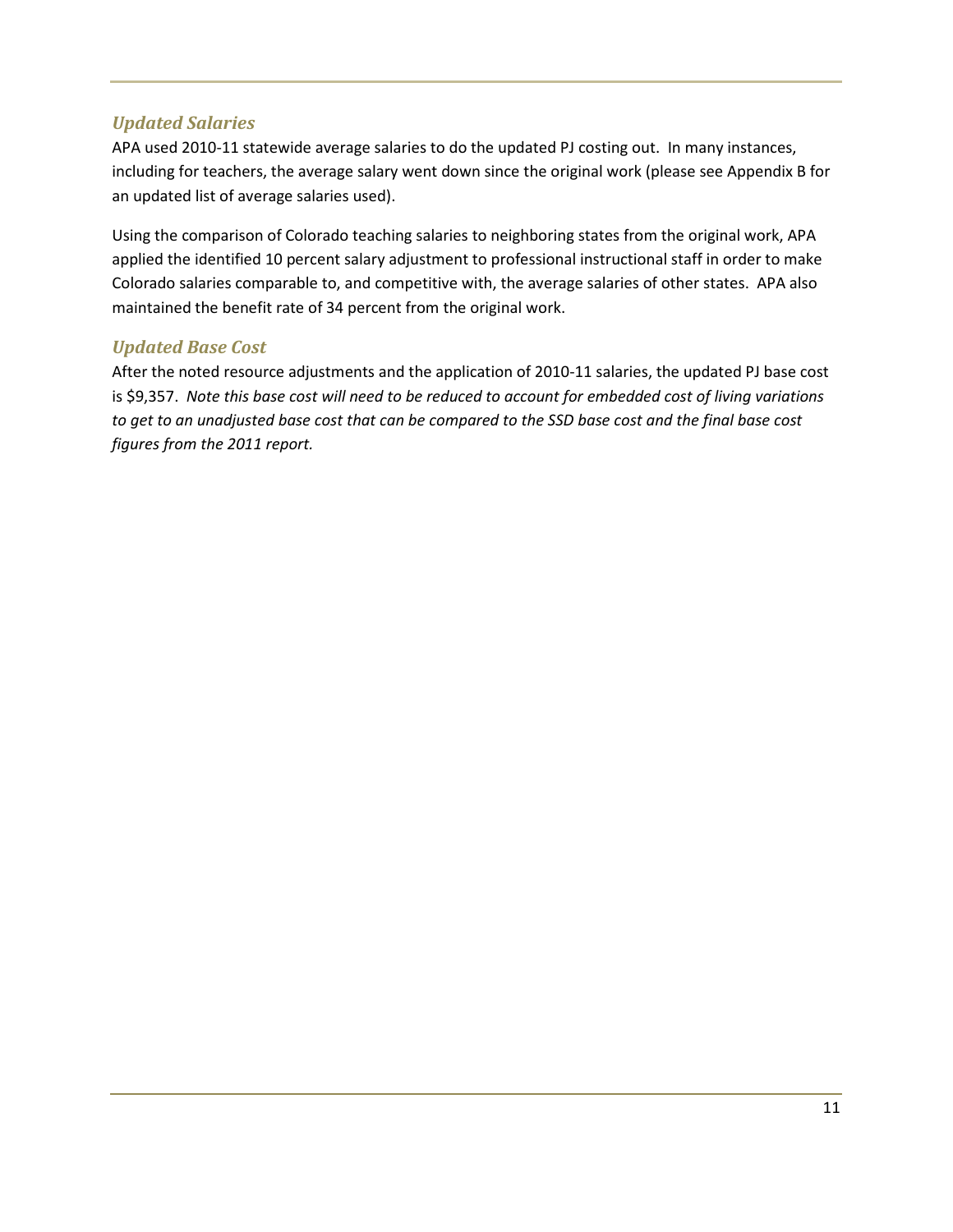# **IV. Applying Results**

## *Base Cost*

After undertaking the work for the SSD and PJ approaches described in the previous chapters, APA was able to update the two possible base cost figures. It is important to understand the difference between the two base cost figures. As we described in the SSD chapter, the state of Colorado currently uses a base cost figure in the school finance formula that is not adjusted for cost pressures related to district size or cost of differences. The SSD base was generated excluding these types of adjustments. While the PJ base figure is net of any size adjustments, it does need to be adjusted for possible cost of living (COL) differences.

In applying costs to the staffing resources identified by the PJ panelists, APA used statewide average salaries for specific staff positions. To get the PJ base cost figure to an "unadjusted base cost" figure, the average adjustment for COL across the state must be backed off. To do this, APA looked at the weighted average COL adjustment used in the 2010-11 funding formula. The statewide average COL adjustment was 1.218 for 2010-11. The cost of living adjustment is applied to only the portion of costs related to personnel as determined by the state's personnel cost factor. The weighted average personnel cost factor for the year was 89.2 percent. The two factors used in conjunction lead to an average COL adjustment of 1.194. The PJ base cost of \$9,357 was divided by this number to generate a comparable base cost figure of \$7,837.

Once the adjustment has been made to the PJ base cost figure, the SSD base of \$6,819 and the PJ base of \$7,837 can be compared. Though these two cost figures can be compared on a dollar to dollar basis, they are the result of different analytic processes and represent different levels of outcome achievement. The SSD base cost figure represents what the eighteen districts identified as Accredited with Distinction spent at a base level within the current confines of the Colorado funding system. It represents what the districts spent to get the current level of performance, not the amount they would need to spend to fully meet all of Colorado's standards and requirements. The SSD base figure therefore does not include the resources needed for districts to fully comply with the accreditation system.

The PJ base figure, on the other hand, represents the resources that professional educators indicate are needed to fully meet all of the state's standards and requirements, including ensuring appropriate levels of academic performance for all students. This figure includes the new resources identified by the panels during the updated PJ panels. Examples of the types of differences between the resources provided under the SSD and PJ analyses include resources such as five additional days for professional development, ten additional days of school for the majority of students, and higher salaries to allow districts to attract and retain highly qualified staff. The panels made it clear that these types of additional resources are needed to allow districts to meet the full complement of state and federal standards and requirements.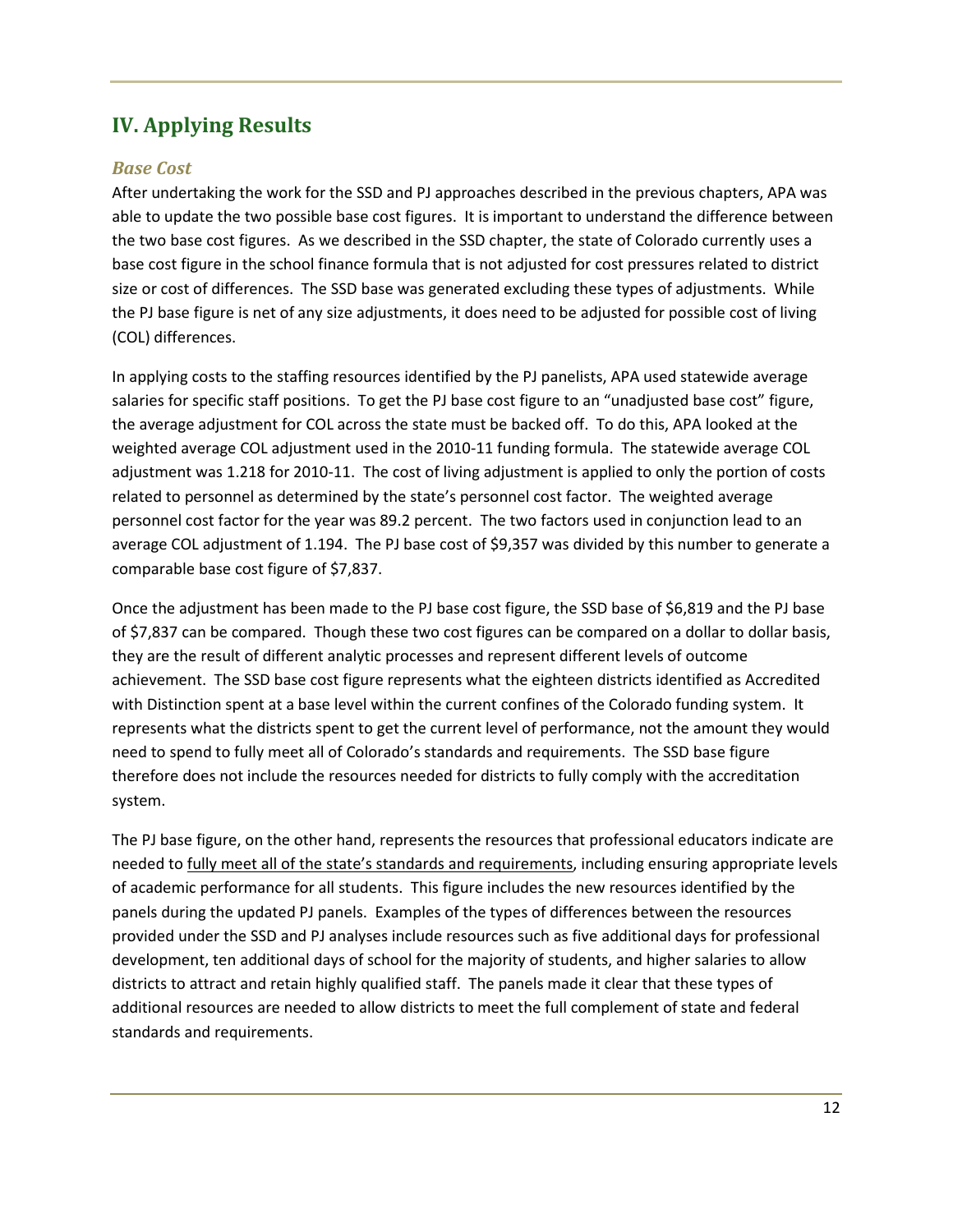### *Adjustments*

The base cost figures must be paired with the special needs and district size adjustments to create the final set of figures for the costing out study. Resources for mild special education, moderate special education, severe special education, at-risk students, English Language Learners, and gifted students were identified by the PJ panels. The differences in costs for districts based on size were also considered. The adjustments were not reexamined as part of this update and the weights described in the original report should still be used (A weight is the additional cost per student above the base cost, represented by a figure such as .50. A .50 weight, means that the student requires 50 percent more resources above the base cost to be able to meet the performance standards and expectations. If the base cost figure is \$7,837, then serving such a student would require the base plus an additional \$3,918.50). The table below shows the weights identified from the first report. The weights vary by district size but would always be applied to the statewide base cost figure.

| <b>District</b><br><b>Size</b> | <b>Size</b><br>Adjustment | <b>At-Risk</b><br>Weight | <b>ELL</b><br>Weight | G/T<br>Weight | <b>SpEd</b><br><b>Mild</b><br>Weight | <b>SpEd</b><br><b>Moderate</b><br>Weight | <b>SpEd</b><br><b>Severe</b><br>Weight |
|--------------------------------|---------------------------|--------------------------|----------------------|---------------|--------------------------------------|------------------------------------------|----------------------------------------|
| 156                            | 2.269                     | 0.35                     | 0.564                | 0.300         | 1.24                                 | 2.37                                     | 6.96                                   |
| 495                            | 1.411                     | 0.35                     | 0.564                | 0.300         | 1.08                                 | 2.15                                     | 6.61                                   |
| 1,790                          | 1.144                     | 0.35                     | 0.470                | 0.250         | 0.93                                 | 1.93                                     | 5.20                                   |
| 5,050                          | 1.097                     | 0.35                     | 0.470                | 0.250         | 0.82                                 | 1.77                                     | 5.20                                   |
| 13.275                         | 1.042                     | 0.35                     | 0.470                | 0.250         | 0.73                                 | 1.69                                     | 5.20                                   |
| 43.865                         | 1.000                     | 0.35                     | 0.470                | 0.250         | 0.73                                 | 1.69                                     | 5.20                                   |

One additional cost not captured in the figures above is the cost of pre-school for at-risk students. Panelists made it clear that in order to accomplish all of the standards and requirements, at-risk students would need a pre-school program. The program would help these students be school ready and would provide benefits throughout the students' education. The cost of a half day preschool program was set at \$3,151.

### *Modeling District Costs*

Using the base cost figure, weights, and pre-school costs, the resource needs for every district in Colorado can be modeled. APA used two main data sources to create such a model. The first is the 2010-11 school year funding simulation from the CDE website. The second is membership data for the 2010-11 school year, also from the CDE website. We attempted to utilize as much of the current school finance formula as possible in the model, although some changes were made. The primary difference is that APA's model uses student weights for the funding of special education, ELL and gifted students. In Colorado's current system these students are funded through categorical programs. Weights fund specific students whereas categorical funding is a lump sum payment that is not always student specific.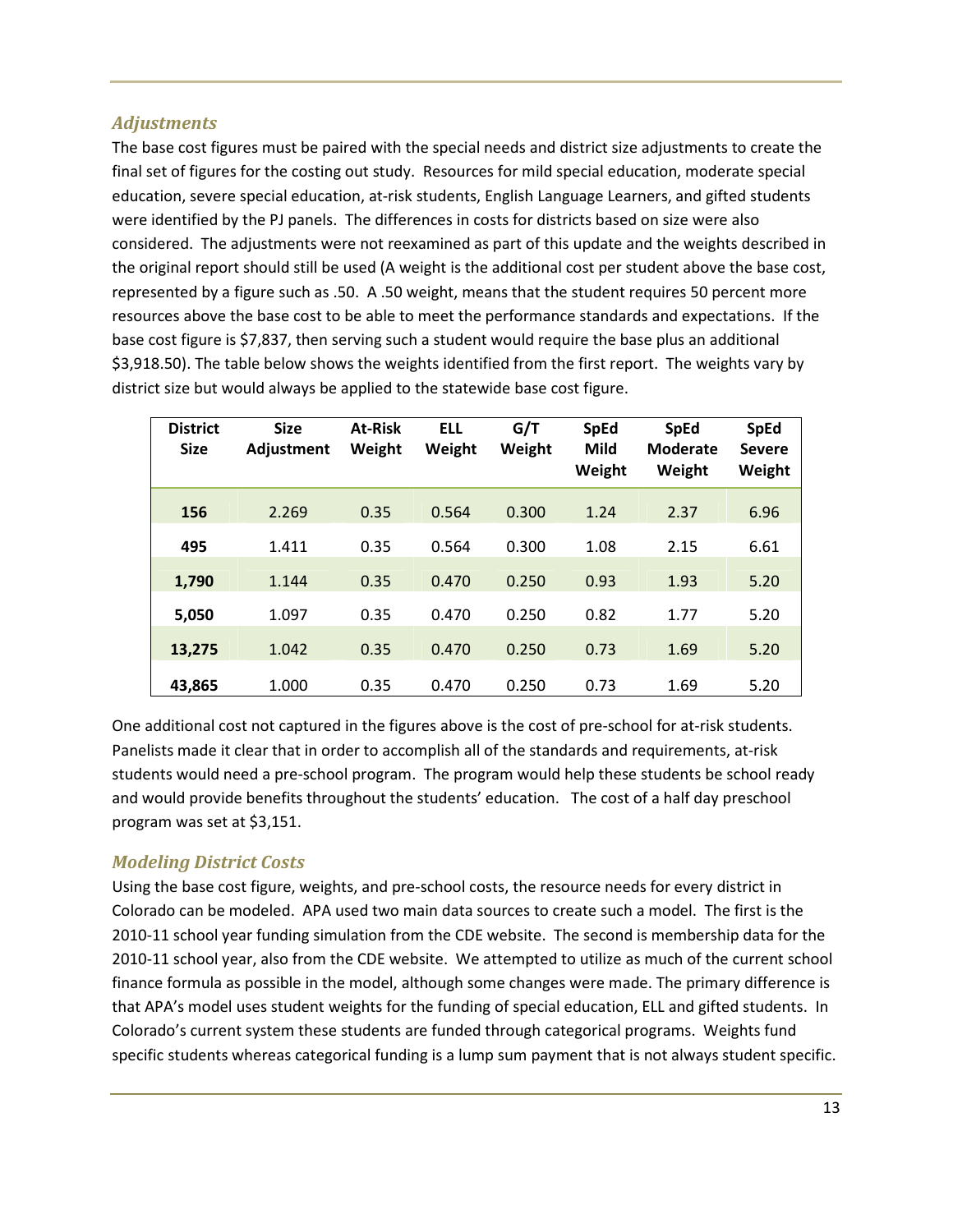APA ran the model using both the SSD and PJ-derived base cost figures. As discussed in earlier chapters, the SSD base cost figure is \$6,819 and the PJ cost figure is \$7,837 (after the adjustment for COL).

For this update we ran three different model variations. The first two are the same as the original report and apply the same weights to each of these base figures. Applying the weights generated by the PJ work makes the SSD cost a very conservative estimate. To create the weights, the additional resources identified by the PJ panels for special needs students were divided by the PJ base cost figure. This base cost figure represents the base level of resources the panels felt were needed for every student. The PJ base figure is higher than the SSD figure, which means the weights are lower than they would have been had the SSD figure been used as the denominator in creating the weights.

The new model that was run for this update uses the SSD figure but applies weights that are adjusted to reflect the lower SSD base figure. Each weight would need to be adjusted up by about 12.3% to account for the differences in the two base cost figures. The new weights are shown below. The size adjustment weights stay the same.

| <b>District</b><br><b>Size</b> | <b>Size</b><br>Adjustment | <b>At-Risk</b><br>Weight | <b>ELL</b><br>Weight | G/T<br>Weight | <b>SpEd</b><br>Mild<br>Weight | <b>SpEd</b><br><b>Moderate</b><br>Weight | <b>SpEd</b><br><b>Severe</b><br>Weight |
|--------------------------------|---------------------------|--------------------------|----------------------|---------------|-------------------------------|------------------------------------------|----------------------------------------|
| 156                            | 2.269                     | 0.393                    | 0.634                | 0.337         | 1.393                         | 2.662                                    | 7.818                                  |
| 495                            | 1.411                     | 0.393                    | 0.634                | 0.337         | 1.213                         | 2.415                                    | 7.425                                  |
| 1,790                          | 1.144                     | 0.393                    | 0.528                | 0.281         | 1.045                         | 2.168                                    | 5.841                                  |
| 5,050                          | 1.097                     | 0.393                    | 0.528                | 0.281         | 0.921                         | 1.988                                    | 5.841                                  |
| 13,275                         | 1.042                     | 0.393                    | 0.528                | 0.281         | 0.820                         | 1.898                                    | 5.841                                  |
| 43,865                         | 1.000                     | 0.393                    | 0.528                | 0.281         | 0.820                         | 1.898                                    | 5.841                                  |

It is also important to mention once again that the SSD figure only represents what "successful" districts spent in 2010-11 at a base level within the constraints of the Colorado funding system and without fully implementing all standards and requirements. The PJ figures represent what Colorado educators feel is necessary for districts to be able to fully meet state standards and requirements.

In order to create a needed resource level for each district, shown as a total amount of needed funding, APA applied the base costs and weights described above to demographic data for each district. The base cost figure was applied to an enrollment figure. This figure was derived from the 2010-11 funding model and took into account Colorado's current process of funding a district at the highest figure, from either this year's funded count or an average of this year's count and a number of subsequent years' counts. The averaging can take into account up to five years of student counts. The funding figures from the state's model were adjusted to include figures for full day kindergarten. The base funding was also adjusted for district size, using the current personnel cost factors and APA's size adjustment, and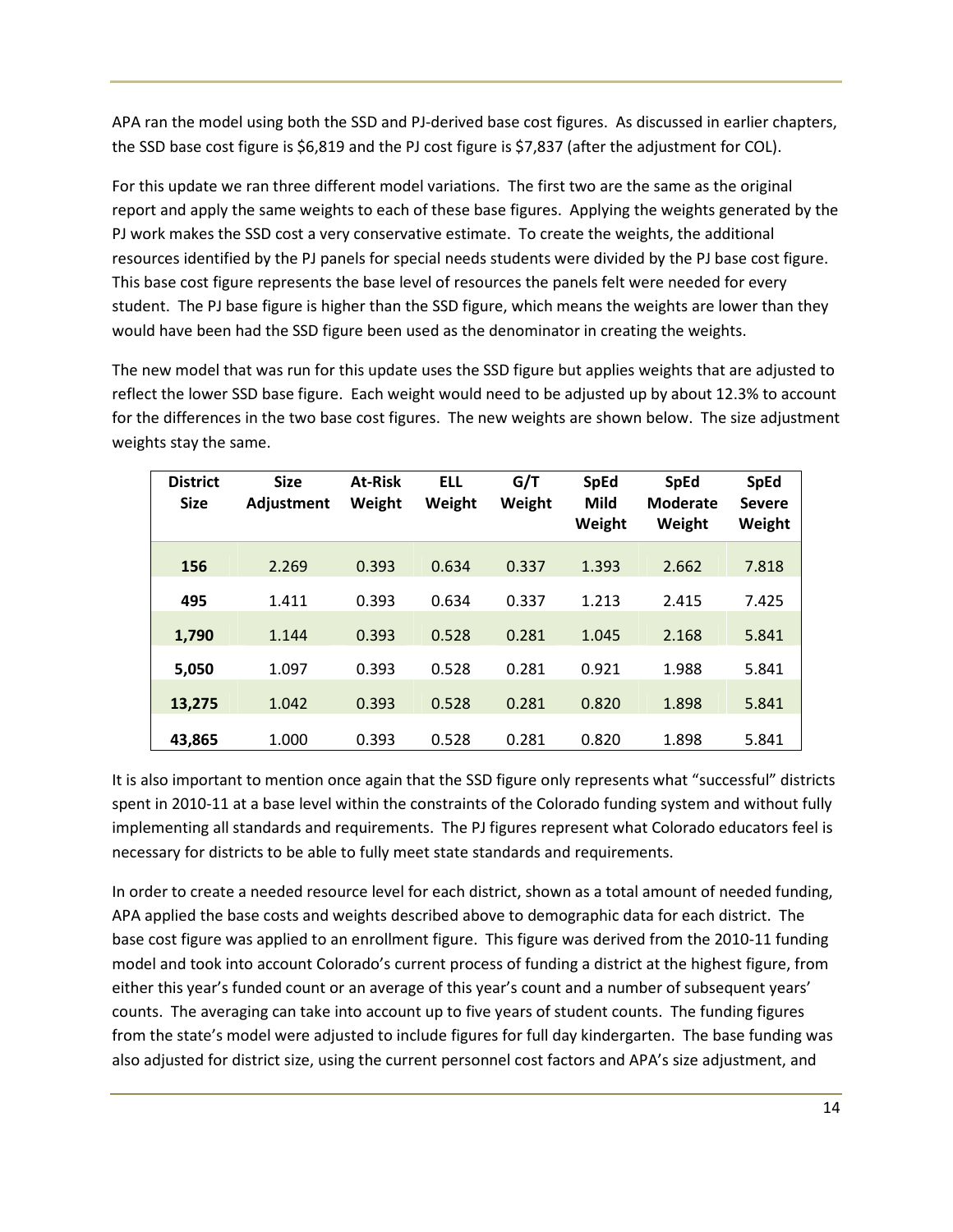the cost of living figures, using figures from the state's model. Online students were funded at the base cost figure.

APA used membership data from the CDE for the special needs populations. The membership data was used with the weights and formulas described above and each district's COL-adjusted base cost figure to estimate the resource needs for each special needs category. For special education, actual special education figures for each district were used. The actual figures for each district were split into the mild, moderate, and severe categories by allocating 63.6% of each districts' special education figure into the mild category, 27.3% into the moderate category, and 9.1% into the severe category. Each district's free lunch membership was used as a proxy for at-risk students and the membership figures for ELL and Gifted were used for those categories.

Also included in the model is funding for the ASCENT program. APA modeled this program based on estimates from the panel; in the model 1% of each district's funded pupil count is used to estimate the number of ASCENT students. This number is then applied against the district's size and COL- adjusted base cost figure. Also, preschool is funded at \$3,151 per pupil for at-risk three and four year olds (assuming a half day program).

The SSD total cost figure is \$9.6 billion. This figure can be compared against 2010-11 funding levels, the most recent expenditure data available. Current expenditure data, excluding transportation and food service, were used from the CDE website. Each district's current expenditures were compared to the costing-out figure and, in total, districts would have needed an additional \$2.65 billion to get to the SSD costing out total for 2010-11. The difference of \$2.65 billion includes dollars currently raised by districts above the state's funding system through district override elections. These additional dollars are called override dollars and only some districts have these dollars available to them. If override dollars are taken out of the calculation and only those dollars allocated through the state's funding process are considered, districts would need an additional \$3.31 billion. The totals do not include transportation or food service.

The PJ figure total is \$11.0 billion. Districts would have needed an additional \$4.06 billion to get to the costing- out total when compared to all available funds. If override dollars are taken out of the calculation districts would need an additional \$4.72 billion.

The SSD figure using the adjusted SSD weights figure total is \$9.88 billion. Districts would have needed an additional \$2.94 billion to get to the costing- out total when compared to all available funds. If override dollars are taken out of the calculation districts would need an additional \$3.59 billion.

During the update PJ panelists discussed the need for access to pre-k for all four year olds, not just atrisk four year olds. The models above did not make this change but we did model the additional cost of this intervention. The additional cost of moving from at-risk to all four year olds is \$129.1 million.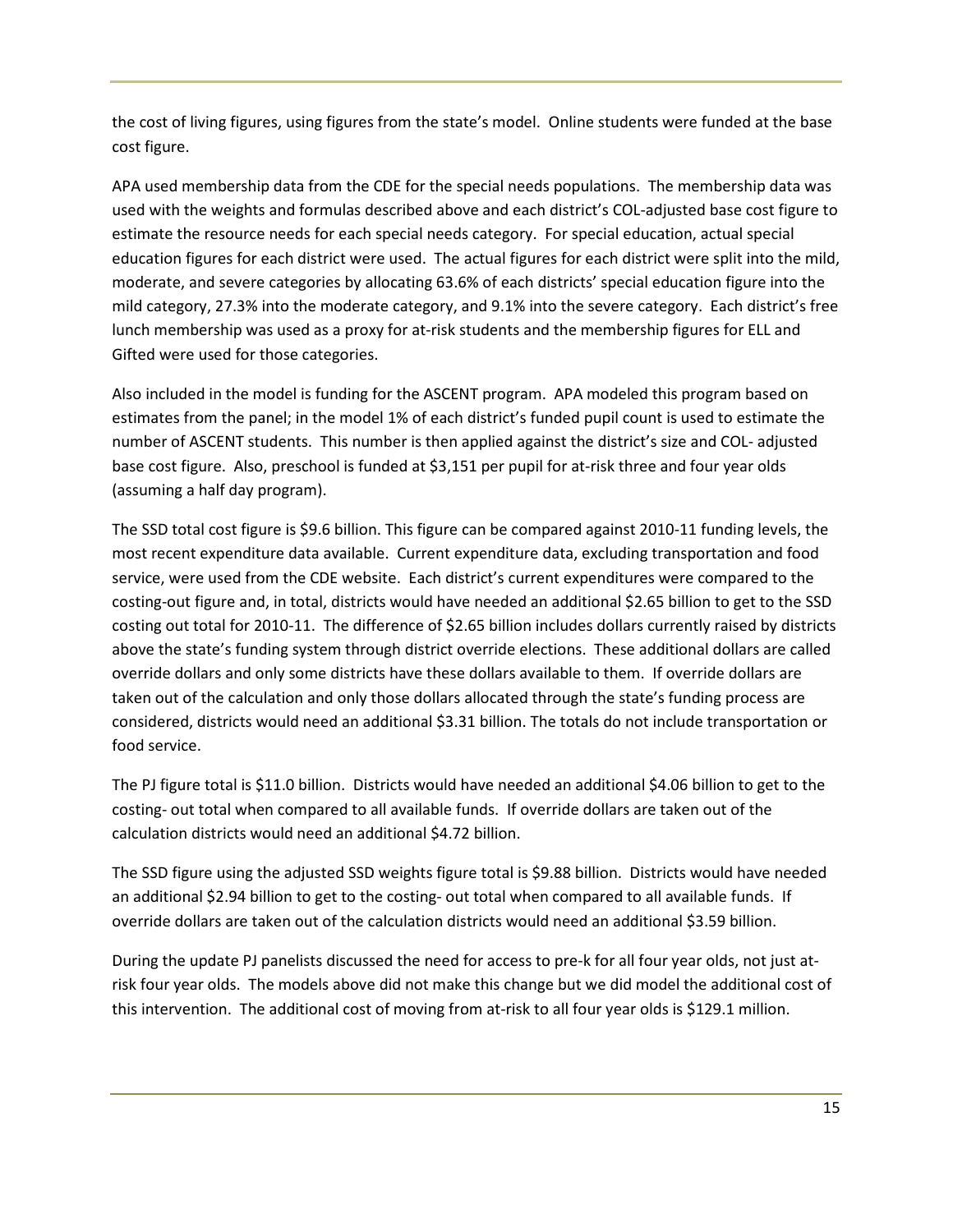# *Applying the Figures to a Formula*

The figures discussed above were used to determine total funding levels for each district. While we have not modeled a funding formula, the base costs and weights could be used to create a formula. The base cost figures could be applied to a formula in their current form as long as a COL adjustment is used and the adjustment were applied only in the positive, as is done today. The weights could be applied but should be adjusted for available federal dollars. The current weights generate the total resources need for special needs populations. Funding for these resources are currently available from federal sources for many of the special needs categories. The weights could be reduced by the federal amount available before being implemented in a state funding system.

For the modeling above, APA did not have student specific information. That is, we did not know if a specific student was identified in more than one special needs category. It is probable, that a number of students received weighting for multiple special needs categories. When developing a formula, a decision would need to be made on how to apply the weights for students in more than one category. The options include allowing the student to receive each of the full weights, allow the student to receive part of each weight, or to provide the student with just one of the weights. Different states have taken different approaches to this issue when using creating a funding system. It is important to note when making this decision that the weights developed by the PJ panels focused on the specific resources for the specific need area being addressed.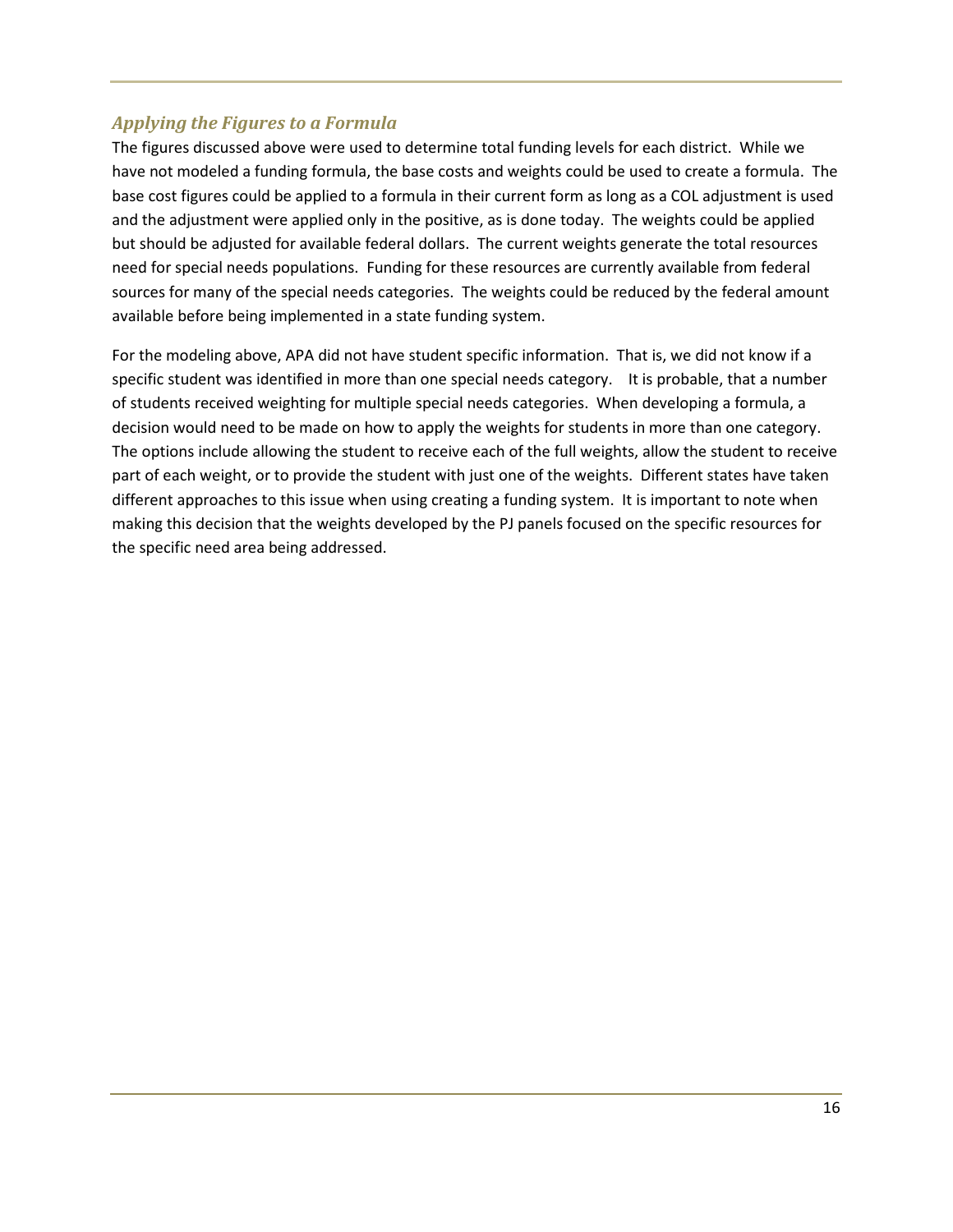# **Appendix A- Summary of Standards and Requirements**

#### *Note: Highlighted portions reflect any revisions or additions since 2011 work.*

#### **Minimum # of Days of Instruction**

Every child who has attained the age of six years and is under the age of seventeen years shall attend public school for at least one thousand fifty-six hours if a secondary school pupil or nine hundred sixtyeight hours if an elementary school pupil during each school year; except that in no case shall a school or schools be in session for fewer than one hundred sixty days without the specific prior approval of the commissioner of education.

#### **Additional Requirements for Special Needs Students**

#### *Requirements for Special Education Students*

Under the Individuals with Disabilities Education Act (IDEA), school districts are required to "provide a free appropriate public education (FAPE) to each eligible child [ages three to twenty-one years old] with a disability."<sup>4</sup> Each child with have an Individualized Education Plan (IEP) created to address their educational and related services needs.

#### *Preschool for Special Education Students*

Districts are required to provide preschool services for three and four year olds who "meet state eligibility criteria of developmental delay or disability and are experiencing challenges in their learning and development. A child is eligible if they have a significant delay in one or more areas of development, such as learning, speaking or playing." <sup>5</sup>

#### *Participation of Students with Disabilities in State Assessment System*

The state "must ensure that all children with disabilities are included in all general State and districtwide assessment programs with appropriate accommodations and alternate assessments, if necessary, as indicated in their respective individual education plans (IEPs)."<sup>6</sup>

#### *Requirements for Gifted Students*

Under the Exceptional Children's Education Act (ECEA) districts are required to provide education services for gifted students who are" between the ages of four and twenty-one whose abilities, talents, and potential for accomplishment are so exceptional or developmentally advanced that they require special provisions to meet their educational programming needs."<sup>7</sup>

 $\overline{a}$ 

<sup>4</sup> Individuals with Disabilities Education Act (IDEA)

<sup>5</sup> CDE, Preschool Special Education Services

<sup>6</sup> Colorado Department of Education, Unit of Student Assessment

<sup>7</sup> Exceptional Children's Education Act (ECEA)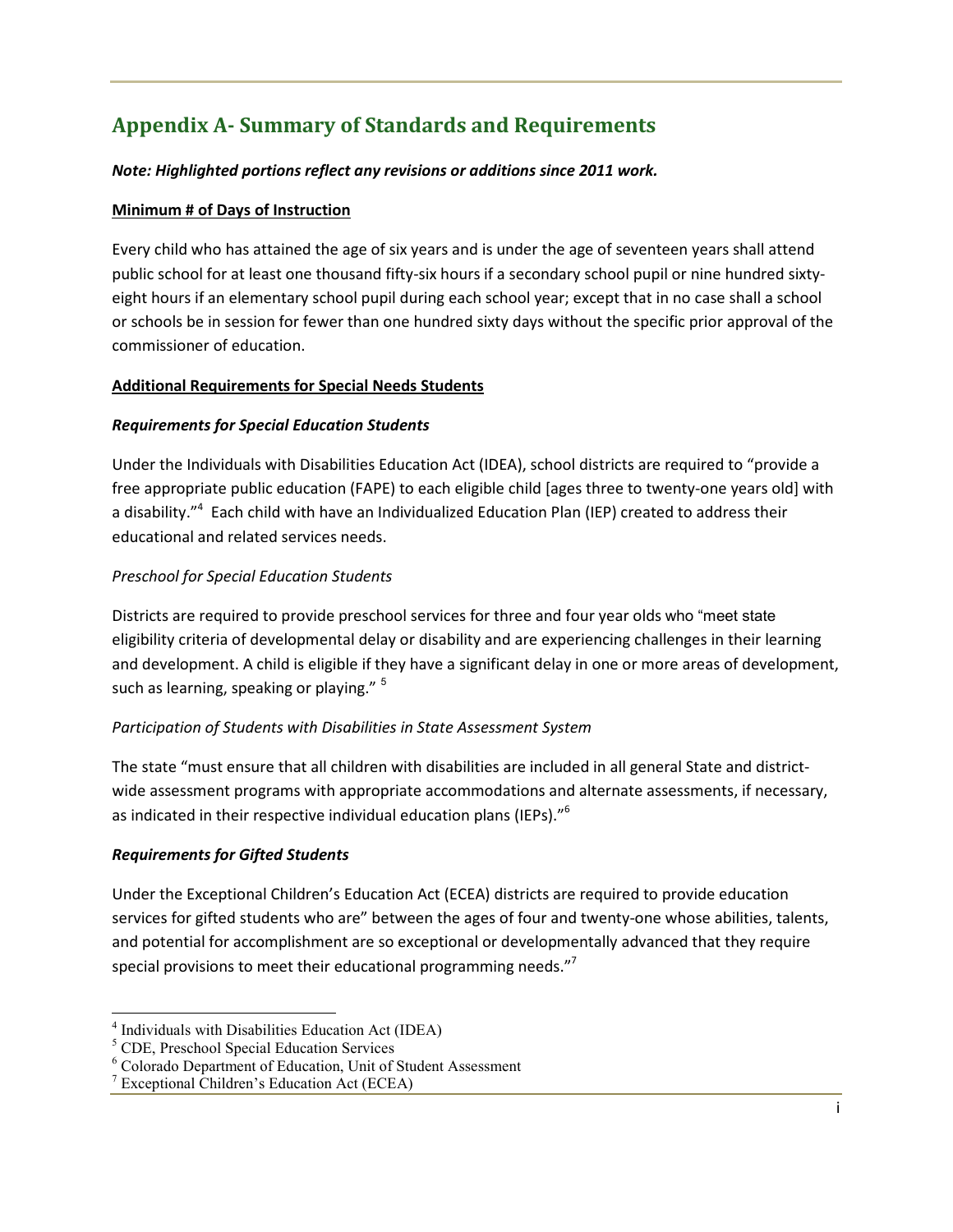#### *Advanced Learning Plans (ALPs)*

Starting in kindergarten through high school, students identified as gifted will have an Advanced Learning Plan (ALP). The ALP is an annual collaborative review process involving teachers, parents and students which "monitors student success, makes recommendations for pacing, selection of courses, extension options, social-emotional growth and extracurricular activities to maximize potential."<sup>8</sup> Further the process will aide students in "understanding academic, affective and behavioral strengths and needs; making decisions about goals and content extensions; becoming a self-directed learner; and using self-advocacy skills."<sup>9</sup>

#### *Requirements for Limited English Proficiency(LEP) Students*

Districts are required to provide language services to students identified as English language learners, whether through a Bilingual or an English as a Second Language (ESL) program, and have flexibility to choose their own method of instruction. Teachers in the program must be fluent in both English and any language the program is offering. Children who have attended school in the United States for at least three consecutive years are required to be tested in English for reading and language arts; waivers may be granted for an additional two years on a case-by-case basis. $^{10}$ 

#### **CAP4K**

l

#### *School Readiness*

In December 2008, the State Board of Education adopted the following description of school readiness as part of CAP4K:

*School Readiness describes both the preparedness of a child to engage in and benefit from learning experiences, and the ability of a school to meet the needs of all students enrolled in publicly funded preschool or kindergarten. School Readiness is enhanced when schools, families, and community service providers work collaboratively to ensure that every child is ready for higher levels of learning in academic content.* 

Using this description, school districts are required to assess incoming kindergartener and/or first grade children on the following indicators of school readiness:

- Social and Emotional Development
- Communication and Language Development
- Approaches to Learning
- Content Knowledge
- Physical Well-Being and Motor Development

<sup>8</sup> CDE, Gifted and Talented Education

<sup>&</sup>lt;sup>9</sup> CDE, Gifted and Talented Education

<sup>&</sup>lt;sup>10</sup> CDE, "Title III Abstract and Guidance."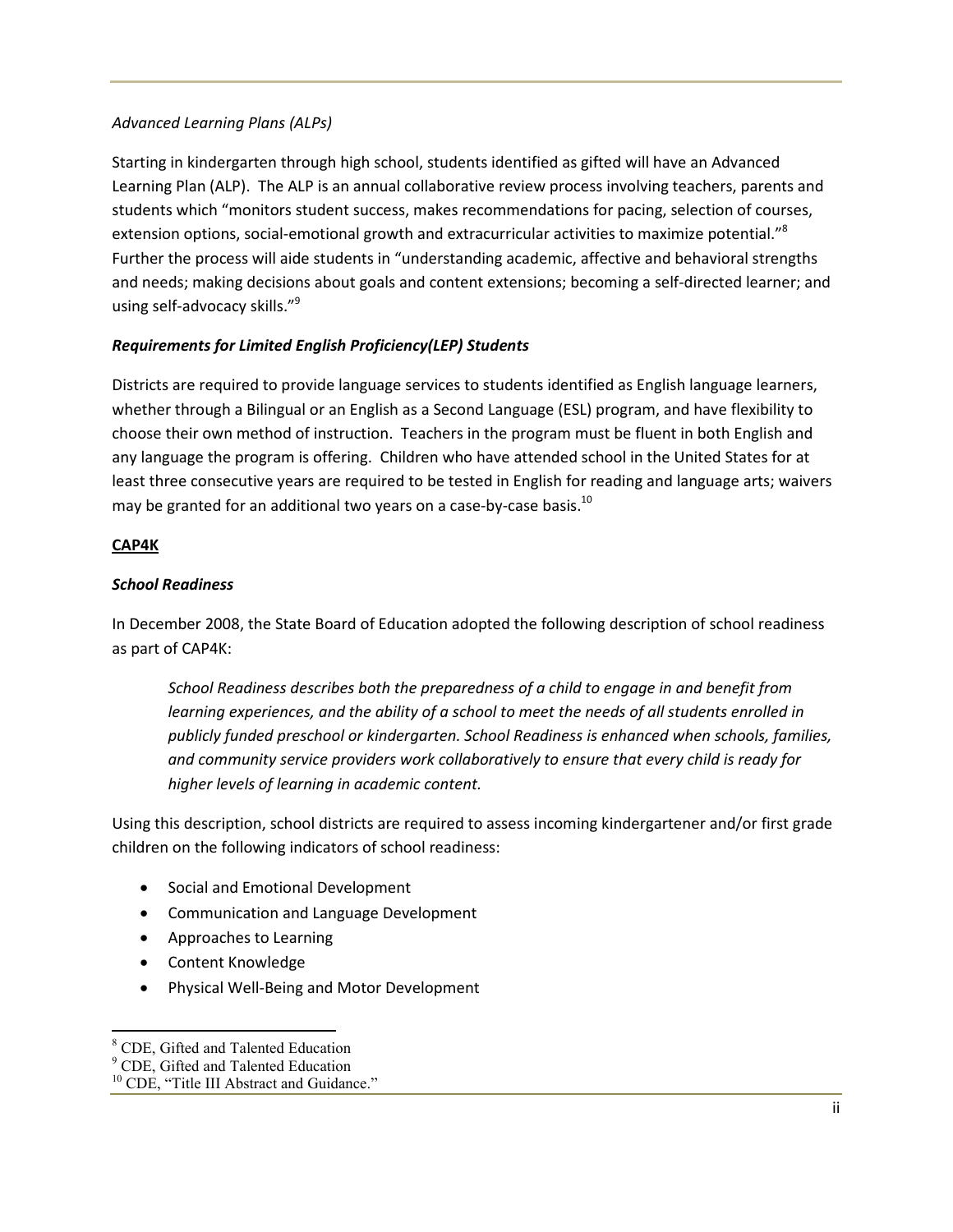Districts will create and implement individualized readiness plans (IRPs) for each child to address any areas where improvement is needed. IRPs are intended to inform teacher practice and help students progress towards school readiness.

In addition to evaluating the preparedness of children entering elementary school, the CAP4K School Readiness Component also addresses the ability of a school to meet the needs of kindergarten students by working collaboratively with families and community service providers. Schools will need to demonstrate capacity in the following areas:

- Professional proficiency for teachers and leadership about child development
- Coordination with local community service agencies (like health, parent education, social service, and family support)and family engagement practices
- School structure and resources (such as, developmentally appropriate materials and resources, small class size, availability of full-day kindergarten, appropriate facilities).

#### *New Content Standards*

As part of CAP4K, the state updated Colorado's state content standards. Previously, Colorado Model Content Standards existed in the areas of civics, dance, economics, foreign language, geography, history, mathematics, music, physical education, reading and writing, science, theater, and the visual arts for grades K-12. CAP4K required CDE to revise the standards in three ways: (1) to expand the standards to preschool through grade twelve; (2) to align the standards with the new expectations of school readiness and postsecondary and workforce readiness; and (3) to meet the highest national and international standards that have been implemented successfully and that incorporate other statutory requirements. School districts must revise their standards to meet or exceed the new state standards, at a minimum, in those subject matter areas that are included in the state preschool through elementary and secondary education standards, including but not limited to English language competency.

New content standards and depth of knowledge indicators, by grade level, were created in the following areas:

- Dance
- Drama and Theatre Arts
- Comprehensive Health & Physical Education
- English Language Proficiency
- Mathematics
- Music
- Reading, Writing and Communicating
- Science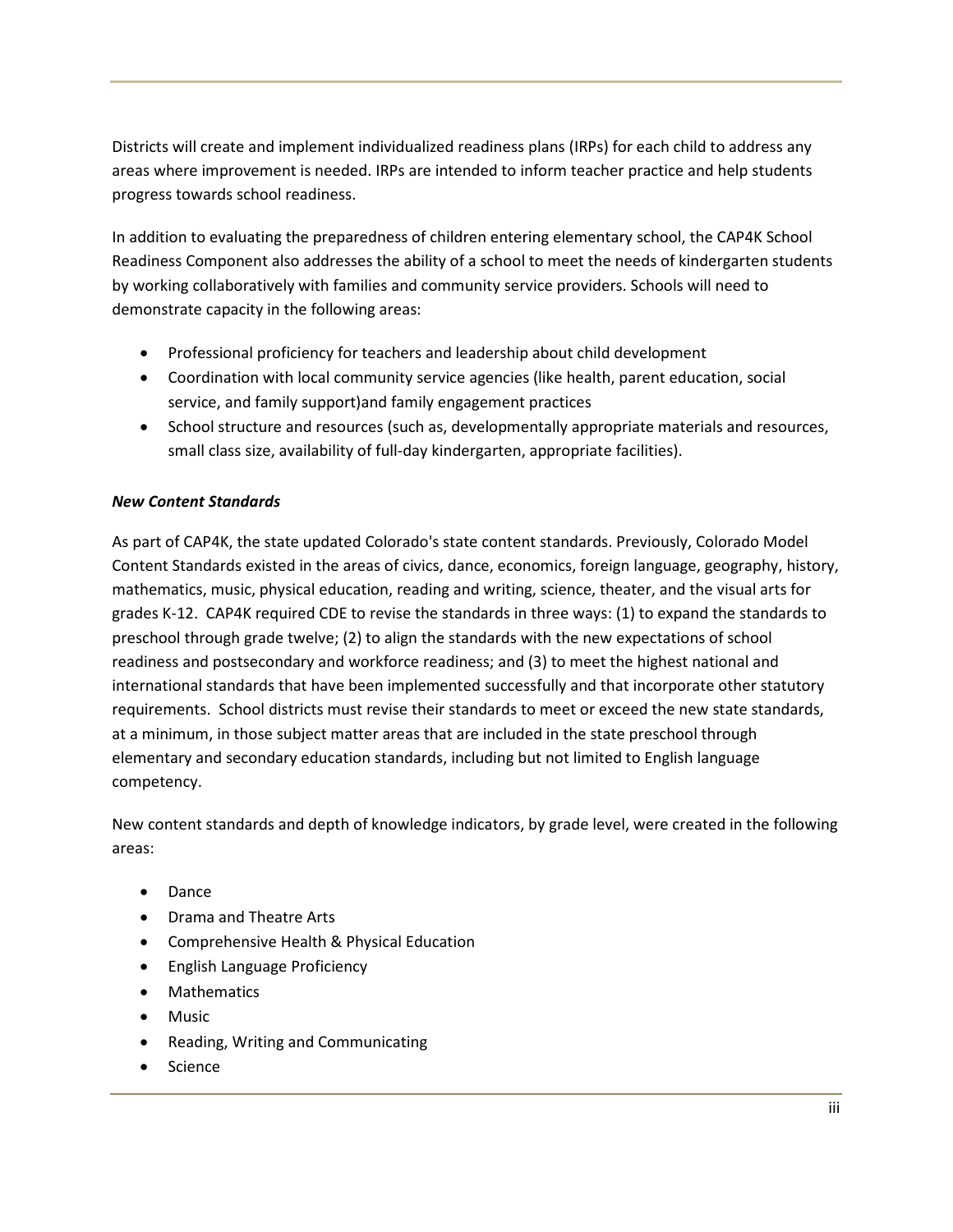- Social Studies
- Visual Arts
- World Languages

Standards in the areas of Reading and Math are based upon the common core standards developed by the National Governors Association Center for Best Practices and the Council of Chief State School Officers that have currently been adopted in 33 states.

Additionally, districts are expected to incorporate Postsecondary Readiness and 21st Century Skillscritical thinking and reasoning; information literacy; collaboration; self-direction; innovation; and analysis and interpretation skills- into all areas where appropriate.

#### *Postsecondary and Workforce Readiness*

The definition of postsecondary and workforce readiness (PWR) jointly adopted on June 30, 2009 by the Colorado State Board of Education and the Colorado Commission on Higher Education is as follows:

*"Postsecondary and workforce readiness" describes the knowledge, skills, and behaviors essential for high school graduates to be prepared to enter college and the workforce and to compete in the global economy. The description assumes students have developed consistent intellectual growth throughout their high school career as a result of academic work that is increasingly challenging, engaging, and coherent.* 

Postsecondary education and workforce readiness means that before graduating high school students are ready and able to demonstrate the following without the need for remediation:

- 1. Content knowledge in the areas of (1) literacy; (2) math; (3) science; (4) social sciences; and (5) the arts and humanities.
- 2. Learning and life skills in the areas of (1) critical thinking and problem-solving; (2) finding and using information/information technology; (3) creativity and innovation; (4) global and cultural awareness; (5) civic responsibility; (6) work ethic; (7) personal responsibility; (8) communication; and (9) collaboration.

Students will be assessed in these areas and the state is currently determining what this assessment or these assessments will be. Once the assessment system has been identified, CAP4K calls for the State Board and Colorado Commission on Higher Education to review and consider the state's graduation guidelines, criteria for endorsed diplomas and alignment with the higher education admission placement tests.

Additionally, schools will also need to provide additional services and supports for 11th and  $12^{th}$  grade English language learners if they are unable to meet English language competency standards or demonstrate Postsecondary and Workforce Readiness.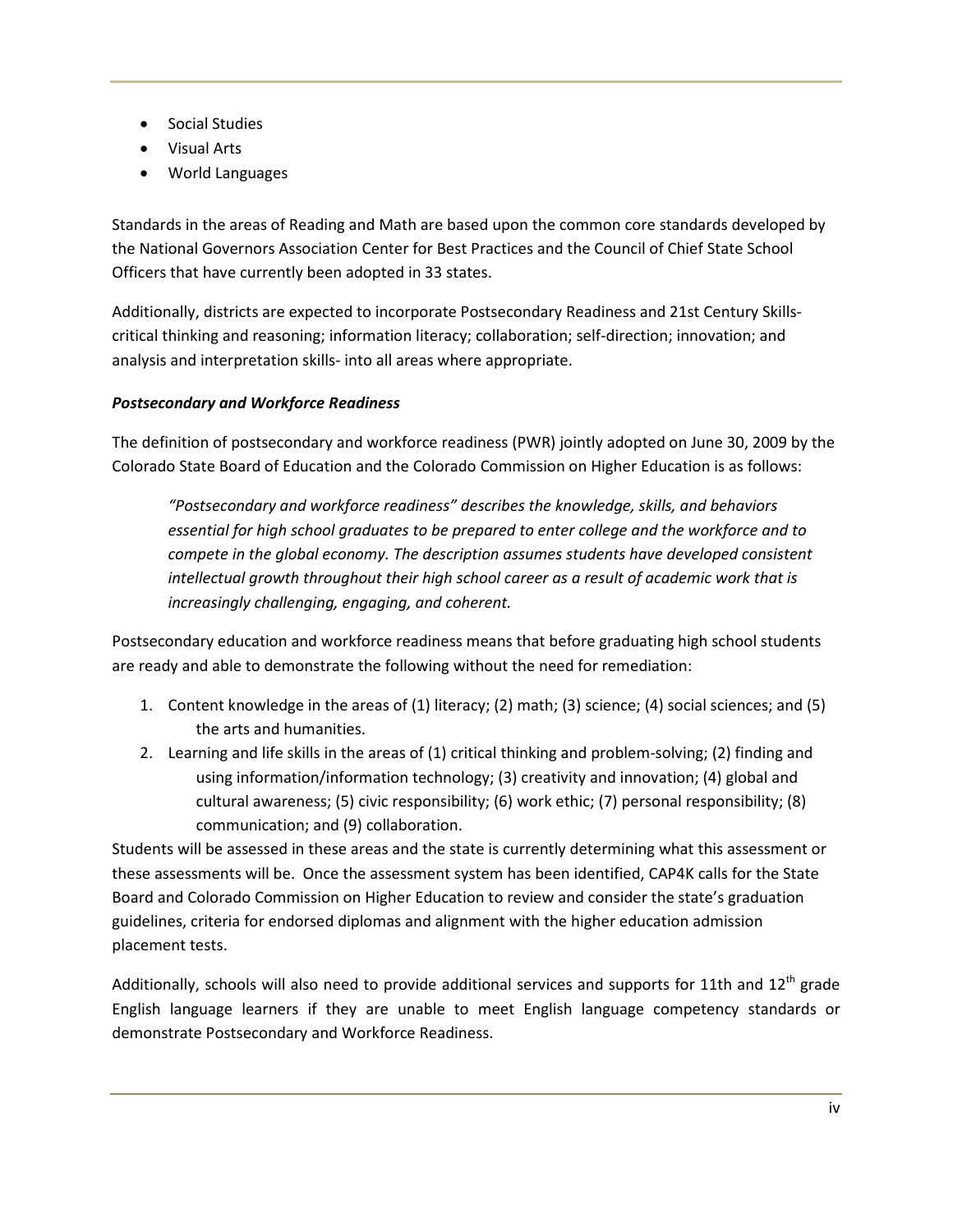#### *Assessments*

New assessments are currently being created to measure student mastery of the new content standards, as well as their postsecondary and workforce readiness. The Assessment Subcommittee charged with redesigning the assessment system will make its recommendations to the board in November 2010. Their intent is to create "a balanced system combining formative and summative components that measure both growth and status." <sup>11</sup> Further, "Colorado's P-12 Assessment System must be relevant for students and teachers in that it is tied directly to students' learning and preparation for PWR, and it provides data/information on growth and status that informs instruction and is easily understandable by students, teachers, and parents."<sup>12</sup> Specifications for a system will also include that it must "measure mastery of the Colorado Academic Standards for all students [including] the application of content through the demonstration of 21st century skills and readiness competencies, at appropriate grade levels" and be "easy to use, meaningful, and timely." $^{13}$ 

The current assessment schedule requires TCAP testing in  $3^{rd}$  through  $10^{th}$  grade in the subject areas of Reading, Writing and Math, with testing in Science also being required in grades 5, 8, and 10. Eleventh grade students are also required to take the Colorado ACT. A number of recent changes will impact the assessment system in future years.

First, Colorado is part of the PARCC consortium which will provide an online assessment for Language Arts and Mathematics, to be available in 2015. These tests will align with the Common Core Standards and will be administered in grades 3-11. The Colorado Department of Education is currently designing new assessments for Social Studies and Science to be available in 2014; these will be administered once in elementary school, once in middle school and once in high school. Second, with the passage of the READ Act, additional assessments will be given to students upon entering kindergarten and for every year until 3<sup>rd</sup> grade to track the progress and improvement towards literacy goals established under the legislation. Third, under CAP4K, the assessment schedule is expanded to include School Readiness assessments in kindergarten and  $1<sup>st</sup>$  grade, as well as early number in grades K-3.

#### **READ Act**

-

The READ Act was passed in May of 2012 by the state legislature. This legislation will require school districts to create policies and assessments focusing on student's ability by 3<sup>rd</sup> grade to be at "grade" level. The school district must initially evaluate the student as they enter their system (Pre School – First Grade) to create a plan so the parents or guardians are aware of the expectations, needs and responsibilities for the student to be successfully at  $3<sup>rd</sup>$  grade reading level. Various interventions, meetings and expectations will outlined in the plan, so that parents and teachers can provide supports necessary for the student. If the student has not reached the expected reading level they may be asked to be held back or not advance to the next grade level. The superintendent or their designee will have

 $11$  July 17, 2010 Assessment Subcommittee meeting presentation

<sup>&</sup>lt;sup>12</sup> July 17, 2010 Assessment Subcommittee meeting presentation

<sup>&</sup>lt;sup>13</sup> July 17, 2010 Assessment Subcommittee meeting presentation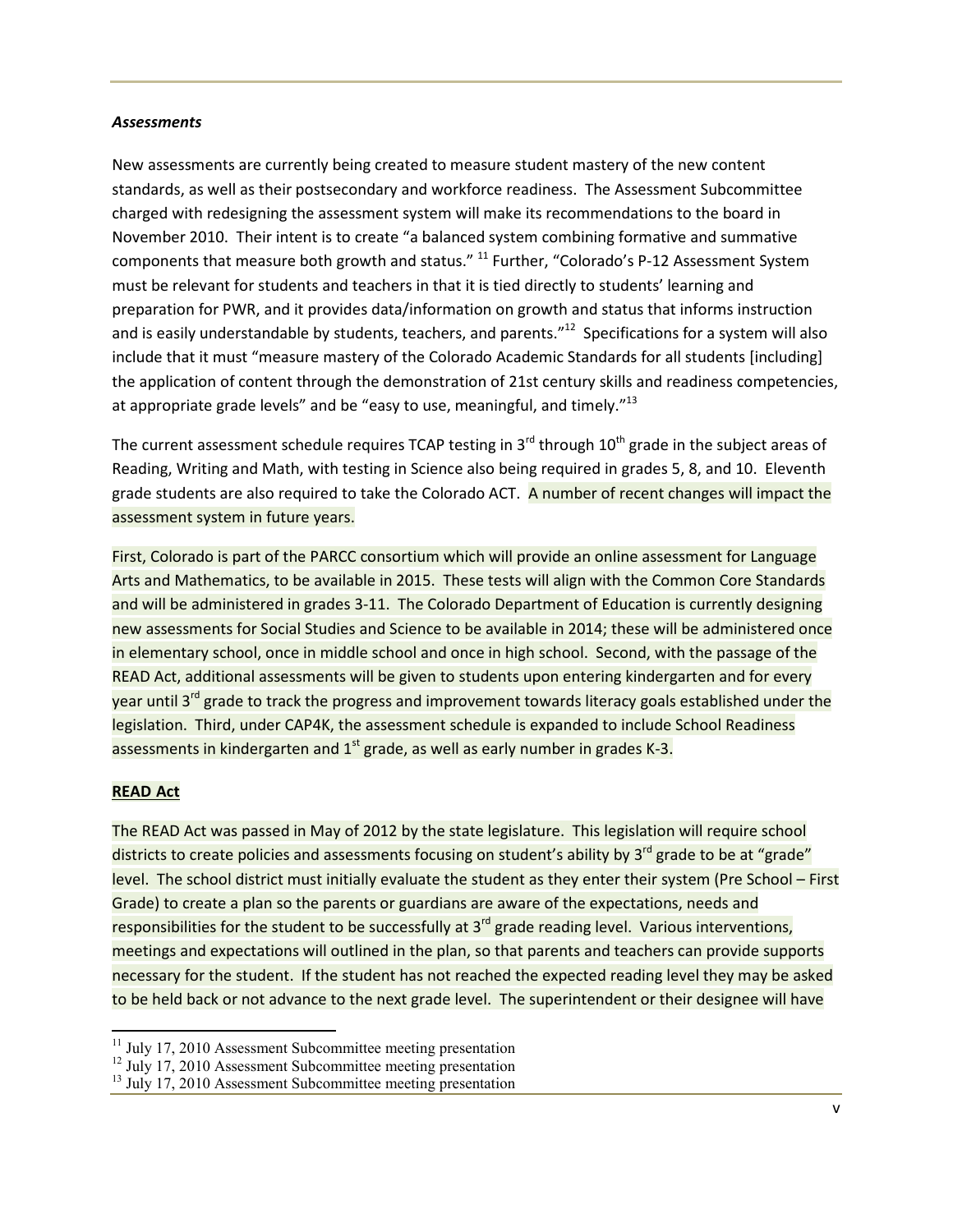the final say, in these decisions. The school district may apply for limited state grant dollars, which were allocated for one year, in anticipation of students needing, full day kindergarten, tutoring, or extension of time.

#### **Individual Career and Academic Plan (ICAP)**

All students are required to develop an ICAP starting no later than 9<sup>th</sup> grade in collaboration with their school counselors, school administrators, school personnel and/or Approved Postsecondary Service Providers that is used to help establish personalized academic and career goals, explore postsecondary career and educational opportunities, align course work and curriculum, apply to postsecondary institutions, secure financial aid and ultimately enter the workforce school. "Each ICAP shall include a career planning, guidance and tracking component and a portfolio that reflects, at a minimum: (1) Documentation of the student's efforts in exploring careers including: a written postsecondary and workforce goal for the student; yearly benchmarks for reaching that goal; interest surveys that the student completes; and anticipated postsecondary studies; (2) The student's academic progress including the courses taken, any remediation or credit recovery and any concurrent enrollment credits earned; (3) An intentional sequence of courses reflecting progress toward accomplishment of the student's postsecondary and workforce objectives; (4) Relevant assessment scores; (5) The student's plans for and experiences in Contextual and Service Learning, if applicable; (6) A record of the student's college applications or alternative applications as they are prepared and submitted; (7) The student's postsecondary studies as the student progresses through high school; (8)The student's progress toward securing scholarships, work-study, student loans and grants; and (9) Other data reflecting student progress toward postsecondary and workforce readiness, including the student's understanding of the financial impact of postsecondary education."<sup>14</sup> ICAPs should be easily accessible to students, guardians and educators and be transferable in print or electronic form for internal and external district use. The ICAP's will be one of the criteria utilized in determining Postsecondary Work Force Readiness, as well as entrance into Higher Education.

#### **Higher Education Admission Requirements**

In 2003, the Colorado Commission on Higher Education adopted the Higher Education Admission Requirements which are entry requirements for students planning to attend any of Colorado's public four-year colleges or universities.<sup>15</sup>

l

<sup>&</sup>lt;sup>14</sup> State Board of Education, Department of Education, 1 CCR 301-81 "Rules governing standards for Individual Career and Academic Plans."

<sup>15</sup> Colorado Department of Higher Education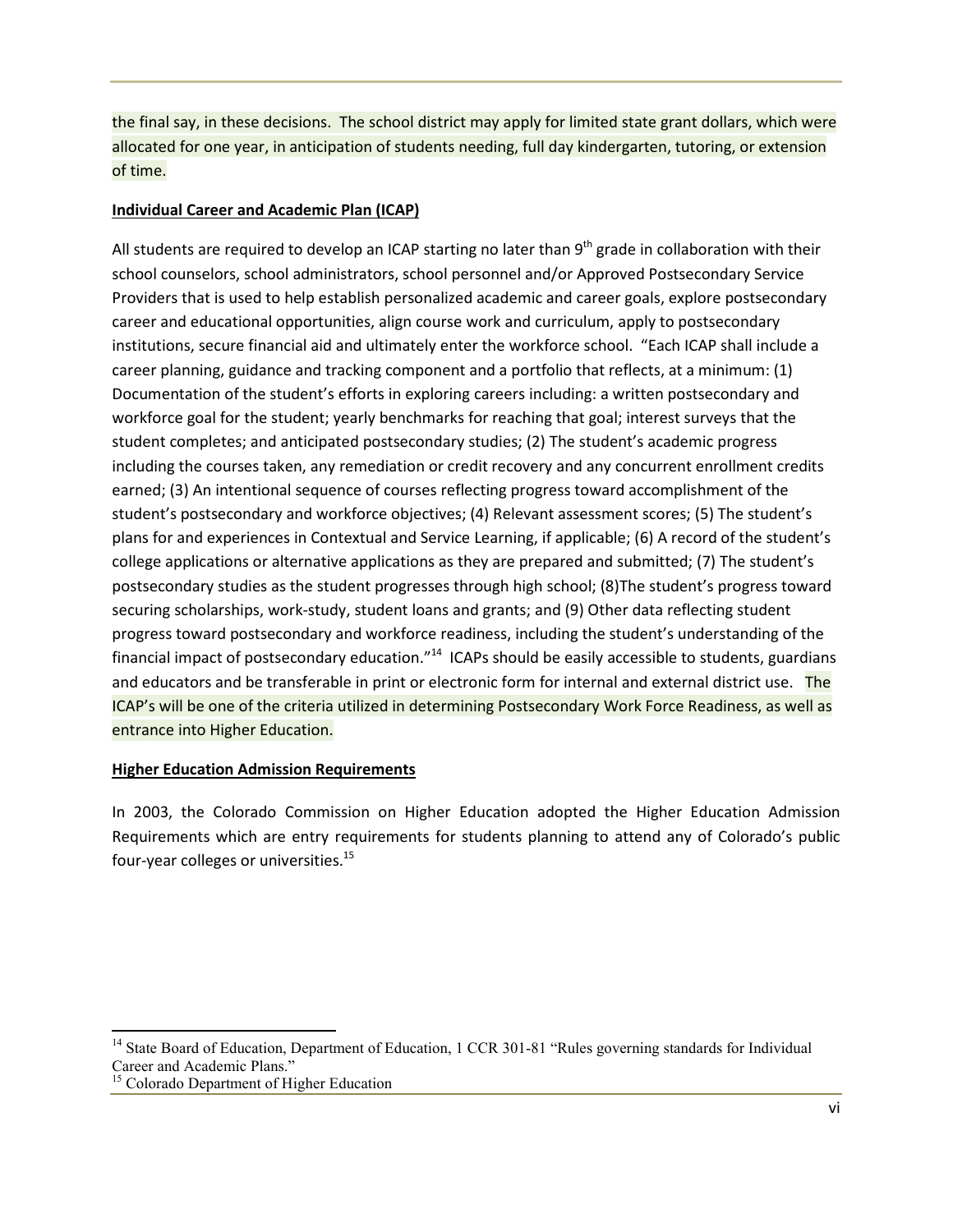| Academic Area*                                                                  | 2010+ Graduates |
|---------------------------------------------------------------------------------|-----------------|
| English**                                                                       | 4 years         |
| Mathematics (Must include Algebra I, Geometry,<br>Algebra II or equivalents)*** | 4 years         |
| Natural/Physical Sciences (two units must be lab-<br>based)***                  | 3 years         |
| Social Sciences (at least one unit of U.S. or world<br>history)                 | 3 years         |
| Foreign Language                                                                | 1 year          |
| Academic Electives****                                                          | 2years          |

\* CCHE, CDE, and School Districts are developing standards for alternative demonstration of proficiency to be accepted in lieu of course completion. For course guidelines see paragraph 4.01 of the Admissions Standards Policy.

\*\*Two units of ESL English may count for HEAR requirements when combined with two units of successfully completed college preparatory English.

\*\*\*College-preparatory ESL mathematics/science courses that include content and academic rigor/level comparable to other acceptable courses may satisfy HEAR requirements.

\*\*\*\*Acceptable Academic Electives include additional courses in English, mathematics, natural/physical sciences and social sciences, foreign languages, art, music, journalism, drama, computer science, honors, Advanced Placement, International Baccalaureate courses, and appropriate CTE courses.

The current draft for implementation utilizes a diploma from the school district in addition to an additional diploma by the state which may include guaranteed entry into a Colorado Institution of Higher Education. This duo system reflecting the seamless requirement being the last phase for implementation of CAP4K. The assessment for completion to obtain an additional diploma from the state will, reflect the PARCC multi state alignment of the common core assessment. These tests will be used for entry into numerous institutions of Higher Education across the country.

#### **Concurrent Enrollment**

In May 2009, the Colorado State Legislature passed HB09-1319 and SB09-285 ("Concurrent Enrollment Programs Act"). "The collective intent is to broaden access to and improve the quality of concurrent enrollment programs, improve coordination between institutions of secondary education and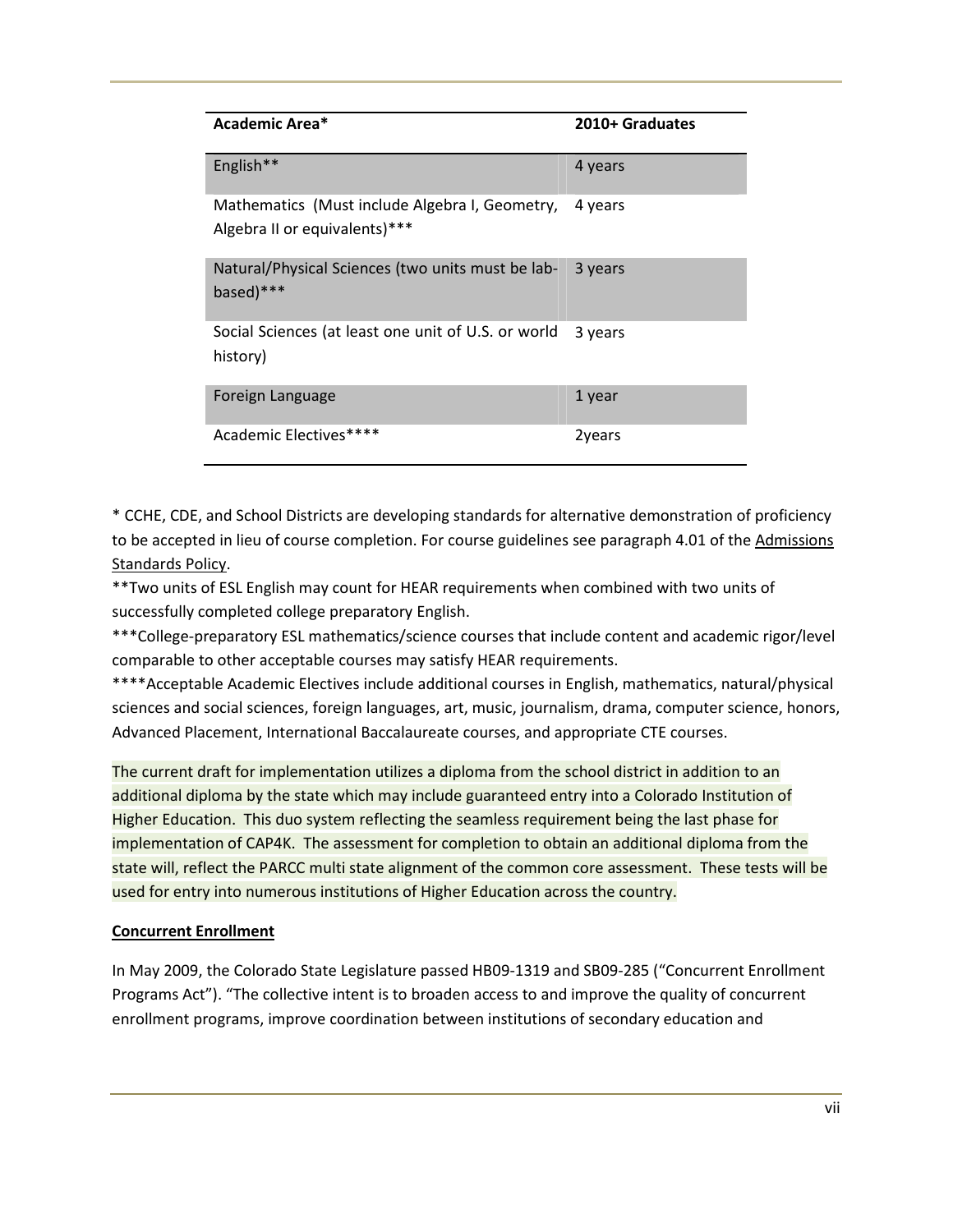institutions of higher education, and ensure financial transparency and accountability." <sup>16</sup> Additionally, the legislation created the Accelerating Students through Concurrent Enrollment (ASCENT) program which would allow eligible students to be retained for a "5th year" in high school during which they can take classes at a qualified postsecondary institution.

In order to comply with this legislation, districts are required to:

- Enter into a cooperative agreement with a qualified institution of higher education to operate a concurrent enrollment program.
- Reimburse concurrent courses at the in-state ("resident") community college tuition rate and all concurrently enrolled students will be classified as Colorado residents for tuition setting purposes.
- Allow students to concurrently enroll into any career and technical education course, certificate program, community college course and traditional college course, at a qualifying institution.
- Ensure that all college credit hours earned concurrently apply toward the students' high school graduation requirements as defined in the students' academic plan. <sup>17</sup>

In order to be eligible for the ASCENT program, students must meet the following requirements: have an ICAP in place, have completed or are on schedule to complete at least 12 credit hours (semester hours or equivalent) of postsecondary course work prior to the completion of twelfth-grade year; is not in need of basic skills coursework as defined by the Colorado Commission on Higher Education's remedial education policy; has been selected for participation in the ASCENT program by a high school principal or equivalent school administrator; has satisfied the minimum prerequisites for the course before enrollment in the course; and has not previously participated in ASCENT.<sup>18</sup>

#### **SB191**

-

SB191 codifies the Governor's Council for Educator Effectiveness and tasks the Council with studying and making recommendations on the implementation and details of the evaluation system, ensuring meaningful opportunities for educators to improve their effectiveness, and providing a means for educators to share effective practices across the state. The bill applies to educators employed by Colorado school districts, boards of cooperative educational services (BOCES), and charter schools. Implications of this legislation include:

• Development of new educator evaluations

Teachers and principals should be evaluated using multiple fair, transparent, timely, rigorous, and valid measures. At least 50% of each teacher's evaluation will be determined by the academic growth of their students using multiple achievement measures, not just the CSAP. The bill also requires principals to be evaluated annually with at least 50% of their evaluation based

<sup>&</sup>lt;sup>16</sup> Colorado Department of Education, "Concurrent Enrollment Fact Sheet."

<sup>&</sup>lt;sup>17</sup> Colorado Department of Education, "Concurrent Enrollment Fact Sheet."

<sup>&</sup>lt;sup>18</sup> Colorado Department of Education, "Concurrent Enrollment Fact Sheet."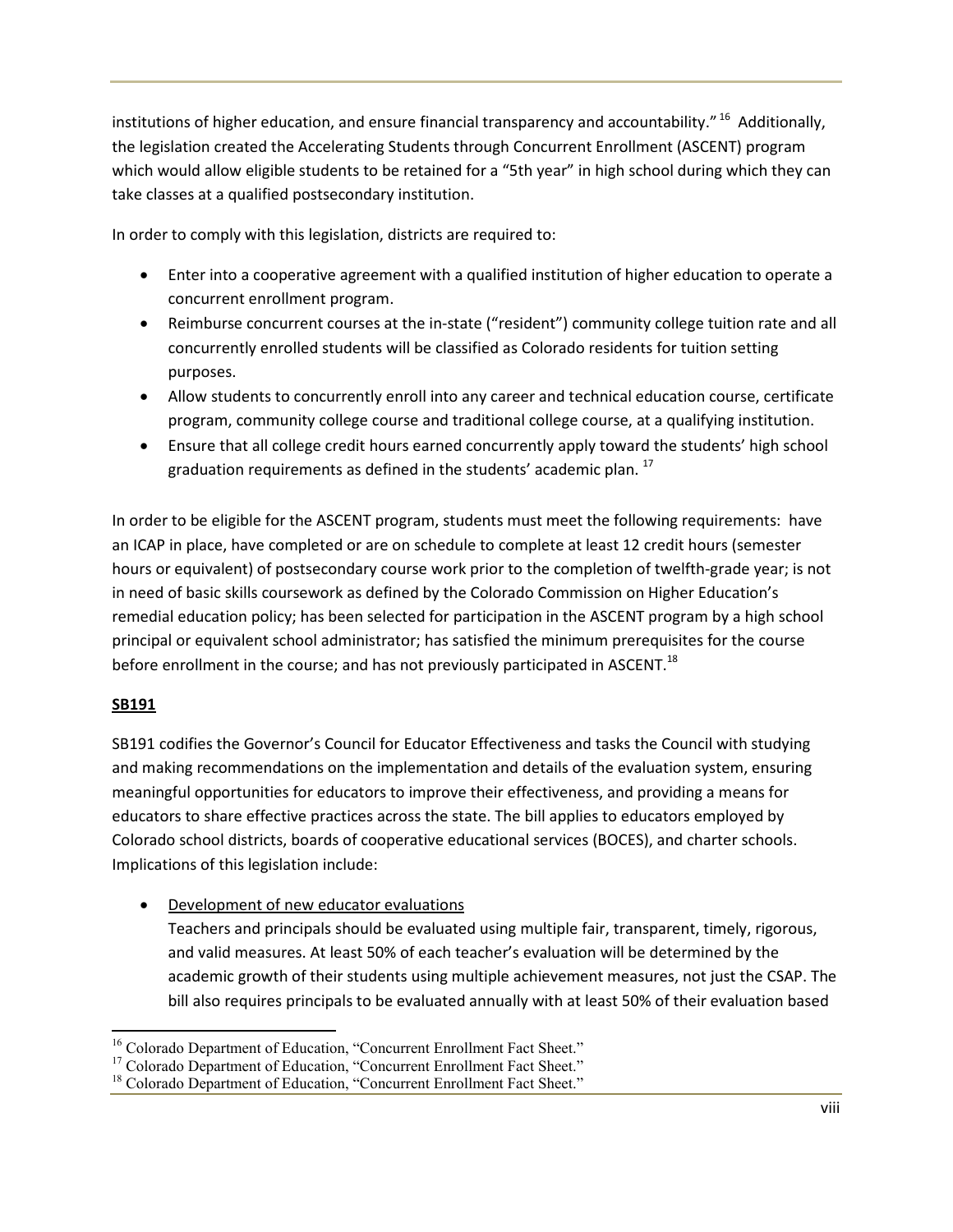on the academic growth of students in their school using the Colorado growth model. Another factor that will be considered in the evaluations of principals is the effectiveness of teachers in their school.

The state will provide a "list" of resources or assessments for subject areas that are not part of the PARCC or state provided assessments. Districts will have the latitude to design and implement assessments in addition to determine the "weighting" of the different assessments. The state will provide a sample matrix for school districts, as they may utilize this for their administrator or teacher evaluations.

Teachers who receive an evaluation rating of 'ineffective' shall receive a written districtdeveloped remediation plan that includes professional development opportunities designed to improve teacher performance, along with an outline of steps to take to improve effectiveness. The plans may also include other opportunities such as induction/mentorship programs and access to instructional leaders or coaches. Development plans for principals receiving 'ineffective' ratings on their evaluations should include opportunities for professional development and a list of steps to take for improvement.

#### • Organization of classrooms, schools, districts

District boards of education, charter school boards, and BOCES have some flexibility in designing their own performance evaluation systems, but are required to meet or exceed the guidelines established by the State Board. The minimum standards for evaluating principals will be provided by the State.

The bill defines a probationary teacher as a teacher who has not completed 3 consecutive years of demonstrated effectiveness based on teacher evaluations OR one who has established nonprobationary status but has had 2 consecutive years of demonstrated ineffectiveness. The bill also allows evaluations to be used as factors in layoffs, thus allowing teachers to be suspended or to have their contracts cancelled based on their performance evaluations.

Teachers may only be assigned to a school with the consent of the receiving school, after a review of teachers' previous effectiveness and qualifications. Active non-probationary teachers who were deemed effective or satisfactory the prior year will be members of a priority hiring pool and have the first opportunities to interview for available positions for which they are qualified. Teachers who are not assigned to a school after 2 hiring cycles will be placed on unpaid leave until they secure a position, at which time their salary and benefits will be reinstated.

• Integration of staff development, technology, new standards, assessments, and accountability into teacher evaluation

SB191 defines 'performance standards' as the levels of effectiveness that educators are expected to meet. District-developed performance standards must define 'highly effective',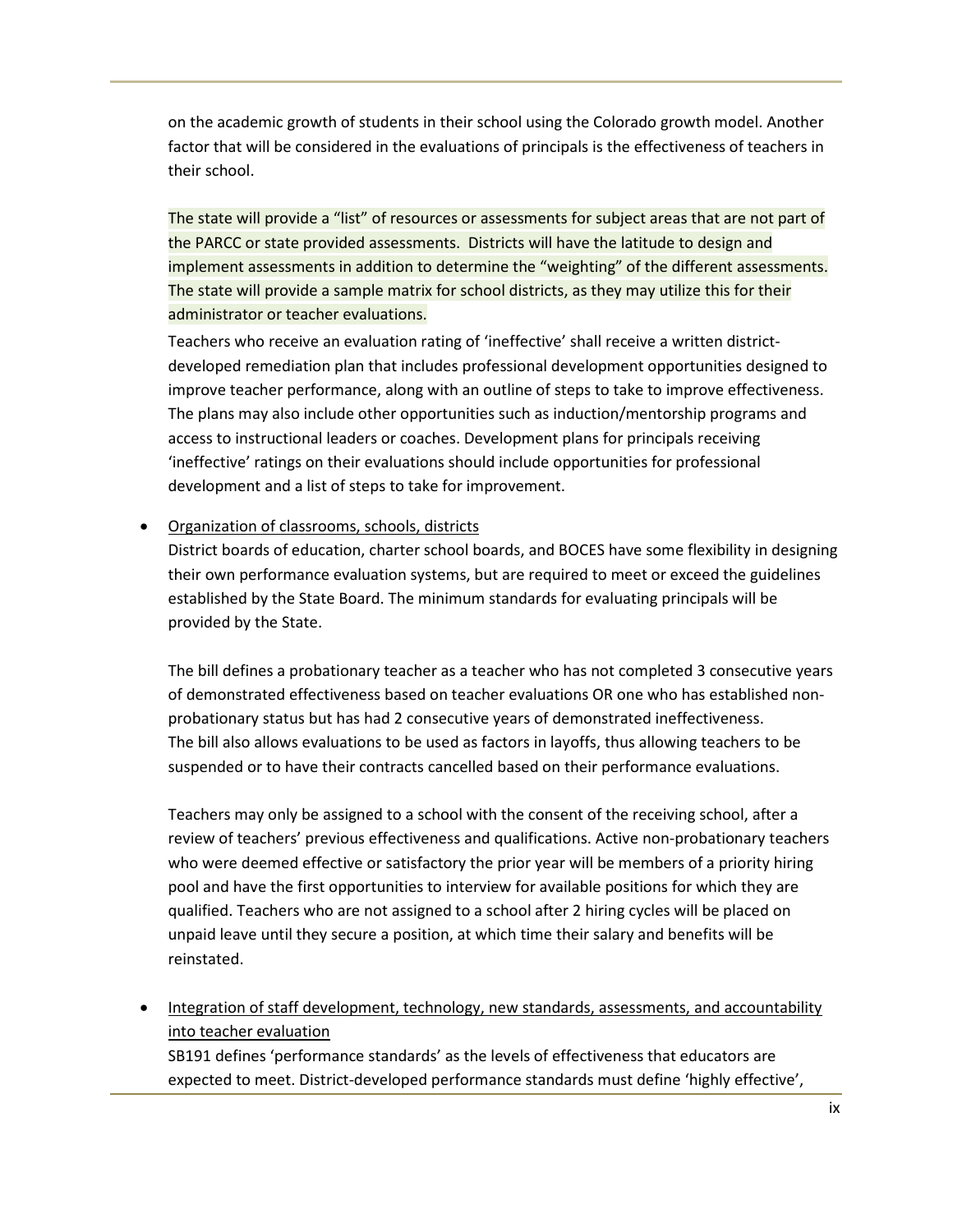'effective' and 'ineffective' standards, and districts may elect to include other levels as well. The Council is responsible for developing guidelines for the performance standards, as well as defining principal and teacher effectiveness. 'Quality standards' are the elements and criteria used to measure success. The quality standards must include measures of student growth (see data reporting systems for necessary quality standard components). Both performance and quality standards must be integrated into each district's performance evaluation plan.

• Data reporting

For the purpose of teacher evaluations, a comprehensive system needs to be in place to measure student academic growth annually. The measures of student growth should include statewide summative assessments (such as CSAP) and interim assessments or evidence of student work that is aligned with state content and performance standards. In addition, data systems need to include information on special education, student mobility, and high risk students. It will be necessary for the state to provide adequate training and collaborative time to ensure educators understand the data used in their evaluations. This system must be easily accessible to teachers for classroom use.

#### **Accreditation**

The Colorado Department of Education originally established a system of accountability through educational accreditation in 1998 to comply with House Bill 98-1267. The State Board revised the accreditation rules in May 2009 under the directive of SB 09-163 to emphasize student results, particularly focusing on student growth and postsecondary-readiness, and to improve and streamline the accreditation process for schools and districts across the state. The purposes of accreditation are numerous and include aligning conflicting accountability systems, improving the reporting of performance data, creating a clear, fair, and effective support and intervention system, and enhancing oversight of improvement efforts. New rules created by CDE are further designed to make explicit links between school accreditation and improvement planning.

### *District Accreditation*

 $\overline{a}$ 

CDE accredits districts based upon the following Performance Framework Indicators:<sup>19</sup>

- 1. Achievement- Percent of students scoring proficient or advanced in Reading (on CSAP, Lectura, CSAPA), Writing (on CSAP, Escritura, CSAPA), Math (on CSAP and CSAPA), and Science (on CSAP and CSAPA).
- 2. Growth- Normative and criterion-referenced growth using CSAP (Reading, Writing and Math), median student growth percentiles and adequate median student growth percentiles using the Colorado Growth Model<sup>20</sup>.

<sup>&</sup>lt;sup>19</sup> Colorado Department of Education presentation

<sup>&</sup>lt;sup>20</sup> The Colorado Growth Model is intended to measure student growth from year to year by measuring how much progress should be expected of a student based upon where they are starting from and how likely they are to reach state standards within three years.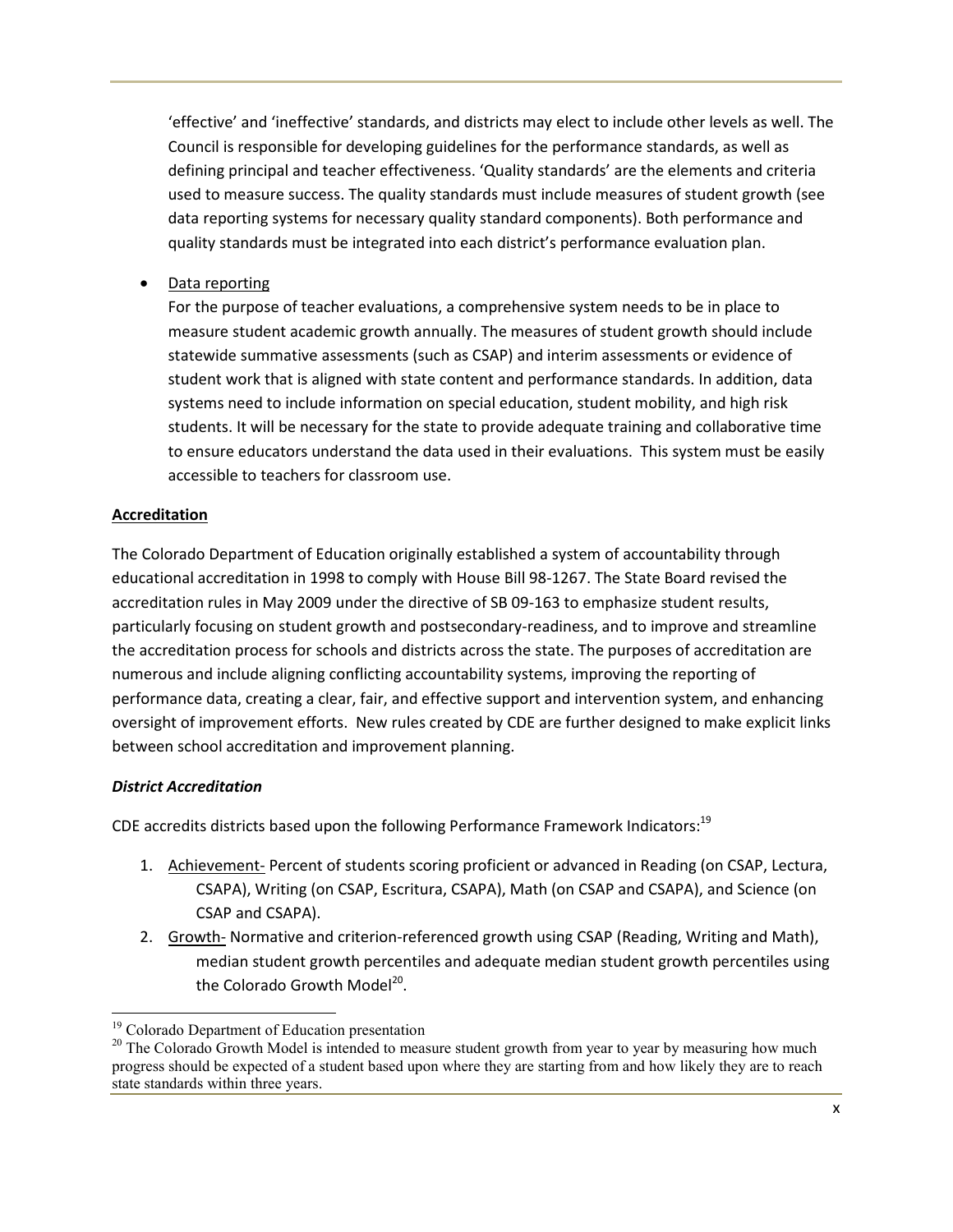- 3. Gaps- Looking at median student growth percentiles for disaggregated groups: poverty, race/ethnicity, disabilities, English proficiency, and below proficient.
- 4. Postsecondary and Workforce Readiness-Measures include student performance on the Colorado ACT, graduation rate and dropout rate.

Based upon these indicators, districts are assigned into the following categories using set distribution percentages: $^{21}$ 

- Accredited with Distinction (10% of districts)
- Accredited (50% of districts)
- Accredited with Improvement Plan (25% of districts)
- Accredited with Priority Improvement Plan (10% of districts)
- Accredited with Turnaround Plan (5% of districts)

Districts not meeting their Safety or Financial assurances will automatically drop into Accredited with Priority Improvement Plan (or remain in Accredited with Turnaround Plan if already there) until requirements are met.

After CDE has made their initial accreditation assignment, districts will be given the opportunity to appeal. Finalized accreditation levels will result in districts receiving varying degrees of support from the state. Districts that are accredited but require an improvement plan must develop and implement a correction plan with specific goals, actions, timelines, and resources for improvement. Districts in the lowest two categories will also receive targeted resources from the state including: focused technical assistance, grants, periodic reviews, planning support, implementation follow-up and evaluation (process and outcomes).<sup>22</sup>

### *School Accreditation*

-

Districts are required to accredit their schools using a performance framework that is more exhaustive or stringent than the one used by CDE based upon the same Performance Framework Indicators (Achievement, Growth, Gaps and Postsecondary and Workforce Readiness) as used for district accreditation. Schools will be similarly categorized and have to develop improvement plans as needed. Districts are responsible for reviewing school improvement plans and providing support for school improvement efforts.

Numerous districts and schools within the state have or are considered in "Turnaround" status. This has requirements for change that a district must utilize, inclusive of leadership, teachers, charters, private providers and district changes. A district or a school must show measureable positive improvement in

<sup>&</sup>lt;sup>21</sup> Colorado Department of Education presentation

<sup>&</sup>lt;sup>22</sup> Colorado Department of Education presentation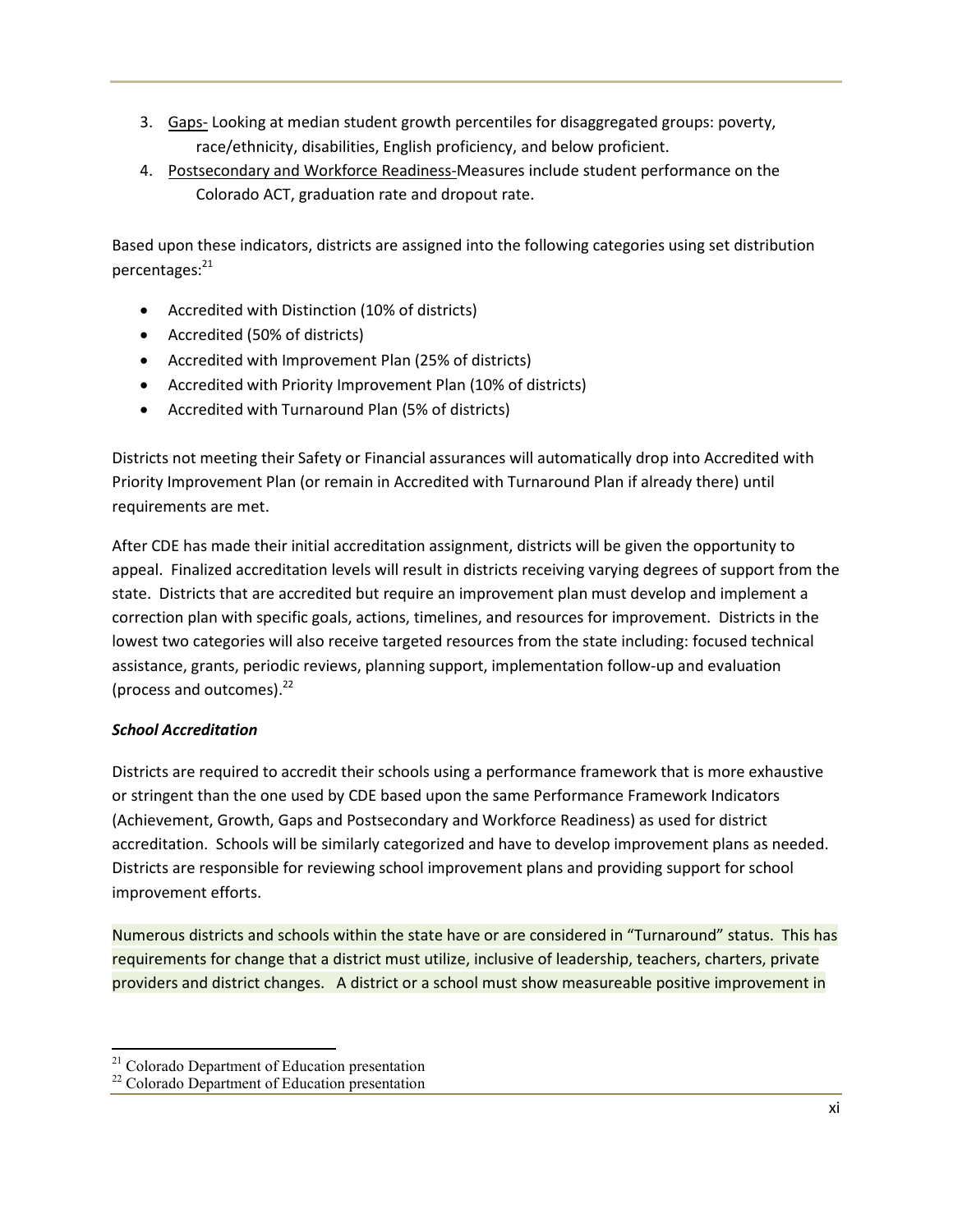order to remove themselves from the timeline for state control to be in effect. It is unclear what the state will do if taking over a school or a district becomes necessary.

#### **No Child Left Behind Federal Requirements**

Colorado has received a waiver from the previous NCLB requirements and now the Federal and State requirements are the same.

#### *Highly Qualified Teachers*

Under NCLB, all K-12 core content teachers, which include regular and special education teachers, must be "highly qualified." The core content areas this applies to are: English, reading or language arts; mathematics; science; foreign languages; social studies; and the arts. To be highly qualified these teachers must hold a degree, be fully licensed and demonstrate subject area competency, which may be through content testing or an endorsement, certification or degree in the subject matter field depending on whether the teacher is in elementary or secondary education.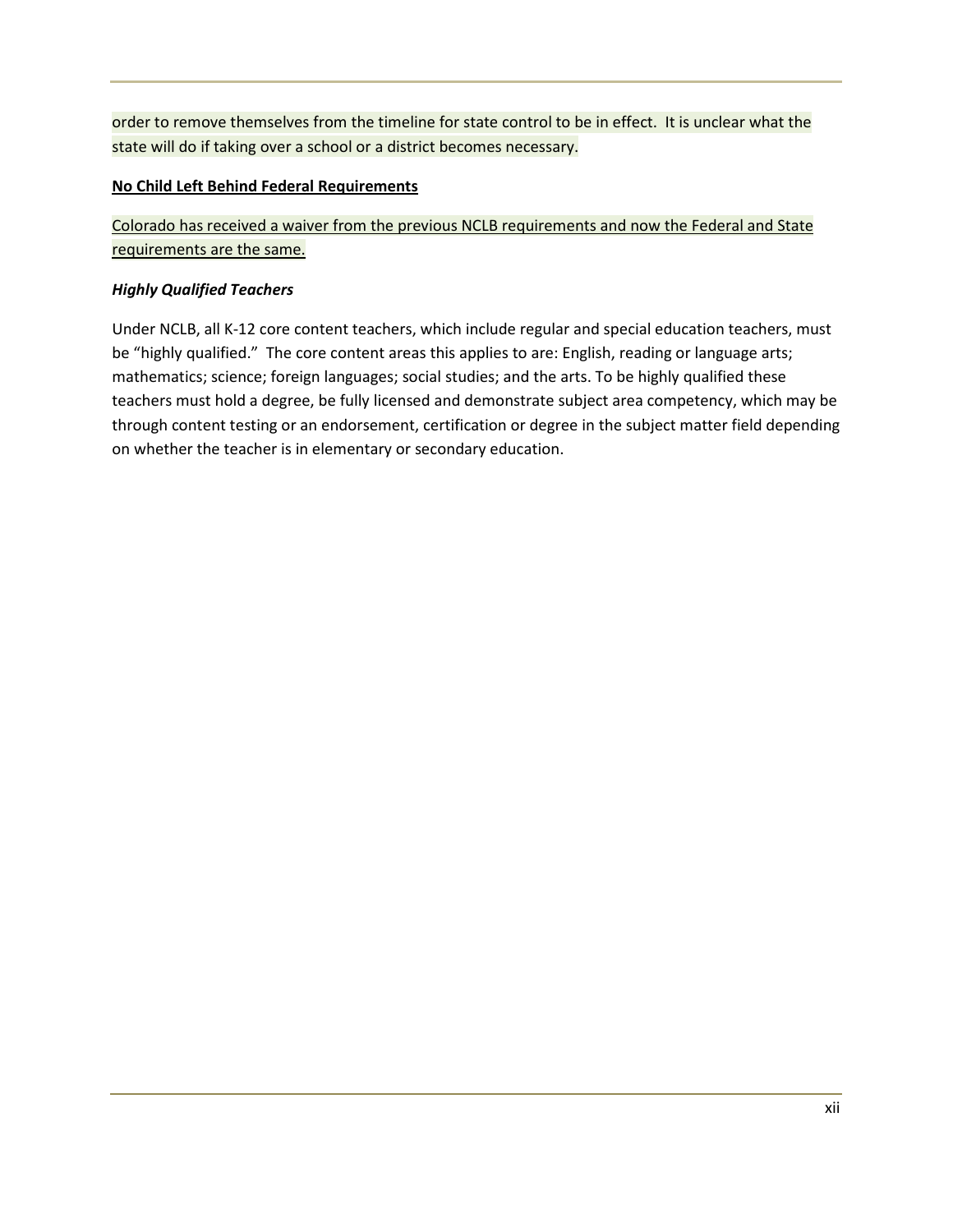# **Appendix B- Updated Salaries**

| <b>School Site</b>             |               |                   |
|--------------------------------|---------------|-------------------|
|                                | <b>Salary</b> | Salary + benefits |
| <b>Teacher</b>                 | \$53,098      | \$71,151          |
| Instructional                  |               |                   |
| Facilitator/Coach              | \$53,098      | \$71,151          |
| <b>Teacher Tutor</b>           | \$53,098      | \$71,151          |
| Librarians/Media Specialist    | \$61,621      | \$82,572          |
| <b>Technology Specialist</b>   | \$53,098      | \$71,151          |
| Counselor                      | \$55,864      | \$74,857          |
| <b>Nurse</b>                   | \$55,656      | \$74,579          |
| Psychologist                   | \$62,763      | \$84,102          |
| <b>Social Worker</b>           | \$60,525      | \$81,104          |
| <b>Family Liaison</b>          | \$22,836      | \$30,600          |
| <b>Instructional Aide</b>      | \$16,885      | \$22,626          |
| Clerical/Data Entry            | \$29,204      | \$39,133          |
| Principal                      | \$83,812      | \$112,308         |
| <b>Assistant Principal</b>     | \$73,863      | \$98,976          |
| <b>Duty Aides</b>              | \$17,521      | \$23,478          |
| <b>Speech Therapist</b>        | \$62,993      | \$84,410          |
| OT/PT Therapist                | \$59,107      | \$79,204          |
| <b>Health Aide</b>             | \$17,032      | \$22,823          |
| <b>Athletic Director</b>       | \$73,863      | \$98,976          |
| Dean                           | \$53,967      | \$72,316          |
| <b>School Resource Officer</b> |               |                   |
| (SRO)                          | \$53,098      | \$71,151          |
| Library Aide                   | \$19,895      | \$26,660          |
| <b>Campus Monitor</b>          | \$17,521      | \$23,478          |